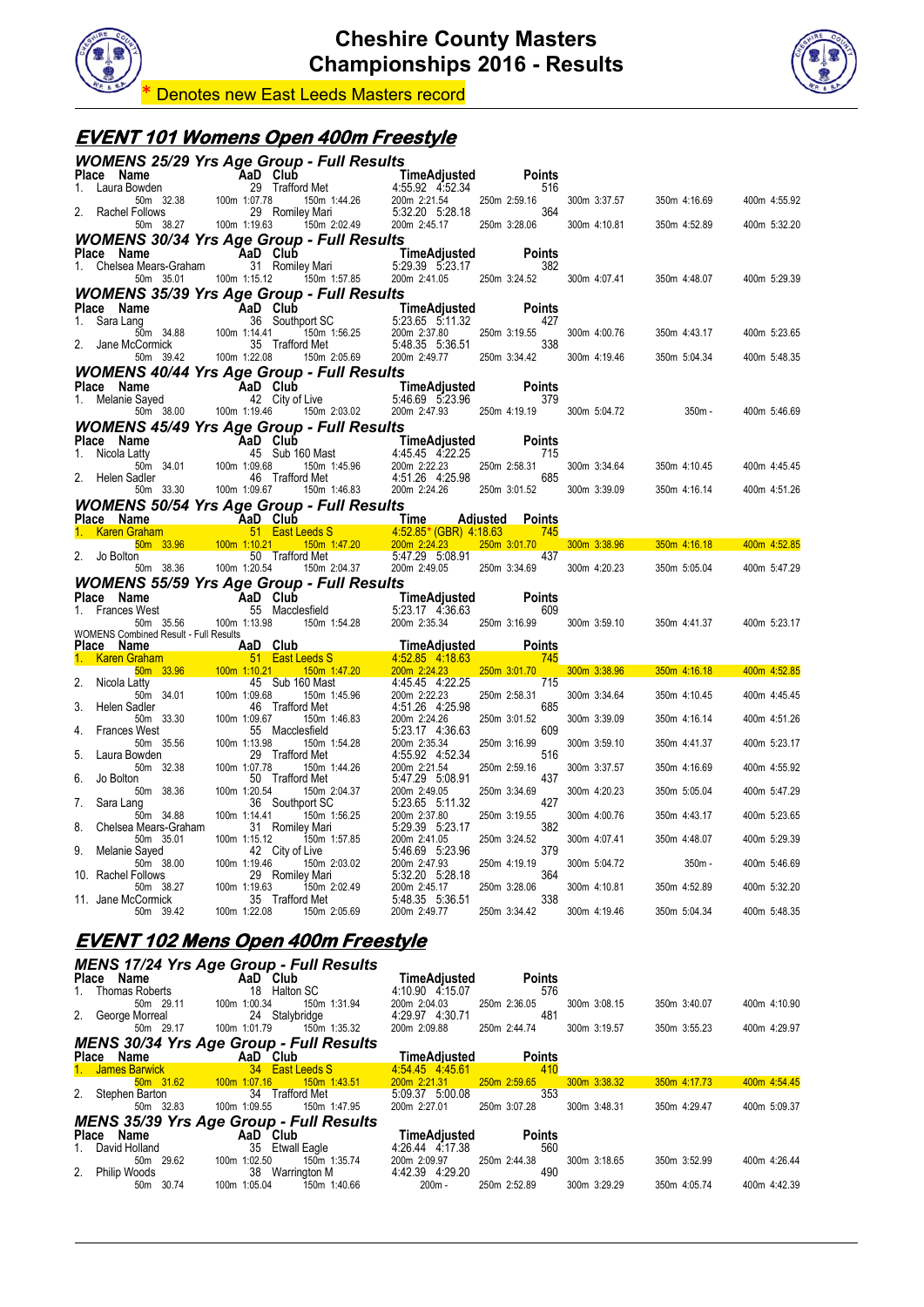



|       | MENS 40/44 Yrs Age Group - Full Results                                                       |                                      |                                                |                                                    |                            |              |              |              |
|-------|-----------------------------------------------------------------------------------------------|--------------------------------------|------------------------------------------------|----------------------------------------------------|----------------------------|--------------|--------------|--------------|
|       |                                                                                               |                                      | 42 Trafford Met                                | TimeAdjusted<br>4:51.37 4:32.26                    | <b>Points</b><br>473       |              |              |              |
|       | Place Name<br>1. Richard Symons 42 Traffor<br>2. Dopiel Mark 154 100m 1:07.07<br>Daniel Harle |                                      | 150m 1:43.44<br>42 Macclesfield                | 200m 2:20.33<br>5:15.26 4:54.59                    | 250m 2:57.66<br>374        | 300m 3:35.86 | 350m 4:13.77 | 400m 4:51.37 |
|       | 50m 34.20                                                                                     | 100m 1:11.67                         | 150m 1:50.19                                   | 200m 2:30.25                                       | 250m 3:11.07               | 300m 3:52.81 | 350m 4:34.86 | 400m 5:15.26 |
|       | <b>MENS 45/49 Yrs Age Group - Full Results</b>                                                |                                      |                                                |                                                    |                            |              |              |              |
|       | Place Name                                                                                    | AaD Club                             |                                                | TimeAdjusted                                       | <b>Points</b>              |              |              |              |
|       | 1. Philip Croxall<br>50m 34.77<br>2. Michael Boyle                                            | $100m$ 1:12.70                       | 47 Colne SC<br>150m 1:50.50<br>47 Trafford Met | 4:57.89 4:30.34<br>200m 2:28.42<br>5:36.58 5:05.45 | 483<br>250m 3:06.14<br>335 | 300m 3:43.63 | 350m 4:21.91 | 400m 4:57.89 |
| 3.    | 50m 37.00                                                                                     | 100m 1:17.98                         | 150m 2:01.27<br>47 Etwall Eagle                | 200m 2:45.50<br>5:57.00 5:23.98                    | 250m 3:29.37<br>281        | 300m 4:12.49 | 350m 4:55.71 | 400m 5:36.58 |
|       | Clive Smith<br>50m 37.90                                                                      | 100m 1:22.35                         | 150m 2:09.48                                   | 200m 2:55.02<br>6:08.68 5:32.43                    | 250m 3:42.90<br>260        | 300m 4:29.24 | 350m 5:14.32 | 400m 5:57.00 |
|       | 4. Ian Griffiths<br>50m 38.63                                                                 | 100m 1:20.77                         | 48 Trafford Met<br>150m 2:05.89                | 200m 2:52.99                                       | 250m 3:42.74               | 300m 4:33.02 | 350m 5:22.53 | 400m 6:08.68 |
|       | <b>MENS 50/54 Yrs Age Group - Full Results</b>                                                |                                      |                                                |                                                    |                            |              |              |              |
|       | Place Name                                                                                    | <b>AaD</b> Club<br>Ilcock 50 City of |                                                | TimeAdjusted                                       | <b>Points</b>              |              |              |              |
|       | 1. Christopher Willcock<br>50m 31.47                                                          | 100m 1:05.62                         | 50 City of Manc<br>150m 1:41.69                | 4:48.23 4:16.38<br>200m 2:18.57                    | 567<br>250m 2:56.56        | 300m 3:34.63 | 350m 4:12.52 | 400m 4:48.23 |
|       | 2. Stephen Tyler<br>50m 38.90                                                                 | 100m 1:20.49                         | 52 Colne SC<br>150m 2:03.88                    | 5:42.60 5:00.33<br>200m 2:47.42                    | 352<br>250m 3:31.51        | 300m 4:15.91 | 350m 5:00.18 | 400m 5:42.60 |
|       | MENS 55/59 Yrs Age Group - Full Results                                                       |                                      |                                                |                                                    |                            |              |              |              |
|       | Place Name<br>1. Mark Jones                                                                   | AaD Club                             | 56 Everton Swim                                | 5:06.24 4:19.92                                    | TimeAdjusted Points<br>544 |              |              |              |
|       | 50m 34.89                                                                                     | 100m 1:12.97                         | 150m 1:51.75                                   | 200m 2:30.65                                       | 250m 3:09.68               | 300m 3:48.92 | 350m 4:28.04 | 400m 5:06.24 |
|       | <b>MENS 65/69 Yrs Age Group - Full Results</b>                                                |                                      |                                                |                                                    |                            |              |              |              |
|       | Place Name                                                                                    | AaD Club                             | 69 Warrington M                                | TimeAdjusted<br>5:33.62 4:05.02                    | <b>Points</b><br>650       |              |              |              |
|       | 2. Derek Booth                                                                                |                                      | 150m 2:02.06<br>67 Warrington M                | 200m 2:44.64<br>6:25.12 4:50.67                    | 250m 3:27.55<br>389        | 300m 4:10.10 | 350m 4:52.34 | 400m 5:33.62 |
|       | 50m 39.27<br>MENS Combined Result - Full Results                                              | 100m 1:21.78                         | 150m 2:08.77                                   | 200m 2:57.34                                       | 250m 3:47.56               | 300m 4:38.51 | 350m 5:31.61 | 400m 6:25.12 |
| Place | Name                                                                                          | AaD Club                             |                                                | TimeAdjusted                                       | <b>Points</b>              |              |              |              |
|       | 1. Graham Padgett                                                                             |                                      | $69$ Warrington M<br>:19.50                    | 5:33.62 4:05.02                                    | 650                        |              |              |              |
| 2.    | 50m 38.84<br>Thomas Roberts                                                                   | 100m 1:19.50                         | 150m 2:02.06<br>18 Halton SC                   | 200m 2:44.64<br>4:10.90 4:15.07                    | 250m 3:27.55<br>576        | 300m 4:10.10 | 350m 4:52.34 | 400m 5:33.62 |
|       | 50m 29.11<br>3. Christopher Willcock                                                          | 100m 1:00.34                         | 150m 1:31.94<br>50 City of Manc                | 200m 2:04.03<br>4:48.23 4:16.38                    | 250m 2:36.05<br>567        | 300m 3:08.15 | 350m 3:40.07 | 400m 4:10.90 |
| 4.    | 50m 31.47<br>David Holland                                                                    | 100m 1:05.62                         | 150m 1:41.69<br>35 Etwall Eagle                | 200m 2:18.57<br>4:26.44 4:17.38                    | 250m 2:56.56<br>560        | 300m 3:34.63 | 350m 4:12.52 | 400m 4:48.23 |
| 5.    | 50m 29.62<br>Mark Jones                                                                       | 100m 1:02.50                         | 150m 1:35.74<br>56 Everton Swim                | 200m 2:09.97<br>5:06.24 4:19.92                    | 250m 2:44.38<br>544        | 300m 3:18.65 | 350m 3:52.99 | 400m 4:26.44 |
|       | 50m 34.89<br>6. Philip Woods                                                                  | 100m 1:12.97                         | 150m 1:51.75<br>38 Warrington M                | 200m 2:30.65<br>4:42.39 4:29.20                    | 250m 3:09.68<br>490        | 300m 3:48.92 | 350m 4:28.04 | 400m 5:06.24 |
| 7.    | 50m 30.74                                                                                     | 100m 1:05.04                         | 150m 1:40.66<br>47 Colne SC                    | 200m -<br>4:57.89 4:30.34                          | 250m 2:52.89<br>483        | 300m 3:29.29 | 350m 4:05.74 | 400m 4:42.39 |
|       | <b>Philip Croxall</b><br>50m 34.77                                                            | 100m 1:12.70                         | 150m 1:50.50                                   | 200m 2:28.42                                       | 250m 3:06.14               | 300m 3:43.63 | 350m 4:21.91 | 400m 4:57.89 |
|       | 8. George Morreal<br>50m 29.17                                                                | 100m 1:01.79                         | 24 Stalybridge<br>150m 1:35.32                 | 4:29.97 4:30.71<br>200m 2:09.88                    | 481<br>250m 2:44.74        | 300m 3:19.57 | 350m 3:55.23 | 400m 4:29.97 |
|       | 9. Richard Symons<br>50m 31.54                                                                | 100m 1:07.07                         | 42 Trafford Met<br>150m 1:43.44                | 4:51.37 4:32.26<br>200m 2:20.33                    | 473<br>250m 2:57.66        | 300m 3:35.86 | 350m 4:13.77 | 400m 4:51.37 |
|       | <u> 10. James Barwick </u><br>50m 31.62                                                       | 100m 1:07.16                         | 34 East Leeds S<br><u>150m 1:43.51</u>         | 4.54.45 4.45.61<br>200m 2:21.31                    | 410<br>250m 2:59.65        | 300m 3:38.32 | 350m 4:17.73 | 400m 4:54.45 |
|       | 11. Derek Booth                                                                               |                                      | 67 Warrington M                                | 6:25.12 4:50.67                                    | 389                        |              |              |              |
|       | 50m 39.27<br>12. Daniel Harle                                                                 | 100m 1:21.78                         | 150m 2:08.77<br>42 Macclesfield                | 200m 2:57.34<br>5:15.26 4:54.59                    | 250m 3:47.56<br>374        | 300m 4:38.51 | 350m 5:31.61 | 400m 6:25.12 |
|       | 50m 34.20<br>13. Stephen Barton                                                               | 100m 1:11.67                         | 150m 1:50.19<br>34 Trafford Met                | 200m 2:30.25<br>5:09.37 5:00.08                    | 250m 3:11.07<br>353        | 300m 3:52.81 | 350m 4:34.86 | 400m 5:15.26 |
|       | 50m 32.83<br>14. Stephen Tyler                                                                | 100m 1:09.55                         | 150m 1:47.95<br>52 Colne SC                    | 200m 2:27.01<br>5:42.60 5:00.33                    | 250m 3:07.28<br>352        | 300m 3:48.31 | 350m 4:29.47 | 400m 5:09.37 |
|       | 50m 38.90<br>15. Michael Boyle                                                                | 100m 1:20.49                         | 150m 2:03.88<br>47 Trafford Met                | 200m 2:47.42<br>5:36.58 5:05.45                    | 250m 3:31.51<br>335        | 300m 4:15.91 | 350m 5:00.18 | 400m 5:42.60 |
|       | 50m 37.00<br>16. Clive Smith                                                                  | 100m 1:17.98                         | 150m 2:01.27<br>47 Etwall Eagle                | 200m 2:45.50<br>5:57.00 5:23.98                    | 250m 3:29.37<br>281        | 300m 4:12.49 | 350m 4:55.71 | 400m 5:36.58 |
|       | 50m 37.90<br>17. Ian Griffiths                                                                | 100m 1:22.35                         | 150m 2:09.48<br>48 Trafford Met                | 200m 2:55.02<br>6:08.68 5:32.43                    | 250m 3:42.90<br>260        | 300m 4:29.24 | 350m 5:14.32 | 400m 5:57.00 |
|       | 50m 38.63                                                                                     | 100m 1:20.77                         | 150m 2:05.89                                   | 200m 2:52.99                                       | 250m 3:42.74               | 300m 4:33.02 | 350m 5:22.53 | 400m 6:08.68 |

### **EVENT 103 Womens Open 50m Backstroke**

| 25/29 Yrs Age Group - Full Results |                 |                     |       |              |               |
|------------------------------------|-----------------|---------------------|-------|--------------|---------------|
| Place Name                         | AaD Club        |                     |       | TimeAdjusted | <b>Points</b> |
| Carla Bickerstaffe<br>1.           | 29              | Chesterfield        | 33.70 | 33.29        | 458           |
| 2. Rachael Gorman                  |                 | 25 Trafford Met     | 35.13 | 35.13        | 390           |
| 30/34 Yrs Age Group - Full Results |                 |                     |       |              |               |
| Place Name                         | AaD Club        |                     |       | TimeAdjusted | <b>Points</b> |
| 1. Lucy Lloyd-Roach                | 33 Trafford Met |                     |       | 32.68 31.82  | 525           |
| 35/39 Yrs Age Group - Full Results |                 |                     |       |              |               |
| Place Name                         | AaD Club        |                     |       | TimeAdjusted | <b>Points</b> |
| 1. Sara Lang                       | 36              | Southport SC        | 35.23 | 33.89        | 434           |
| 2. Jackie Carribine                | 37              | Warrington M        | 36.20 | 34.67        | 405           |
| 45/49 Yrs Age Group - Full Results |                 |                     |       |              |               |
| Place Name                         | AaD             | Club                |       | TimeAdjusted | <b>Points</b> |
| Nicola Latty<br>1.                 | 45              | Sub 160 Mast        | 34.48 | 31.68        | 532           |
| 2.<br>Helen Sadler                 | 46              | <b>Trafford Met</b> |       | 34.97 31.93  | 519           |
| 3. Andrea Thomas                   | 47              | Hoylake SC          | 43.20 | 39.20        | 280           |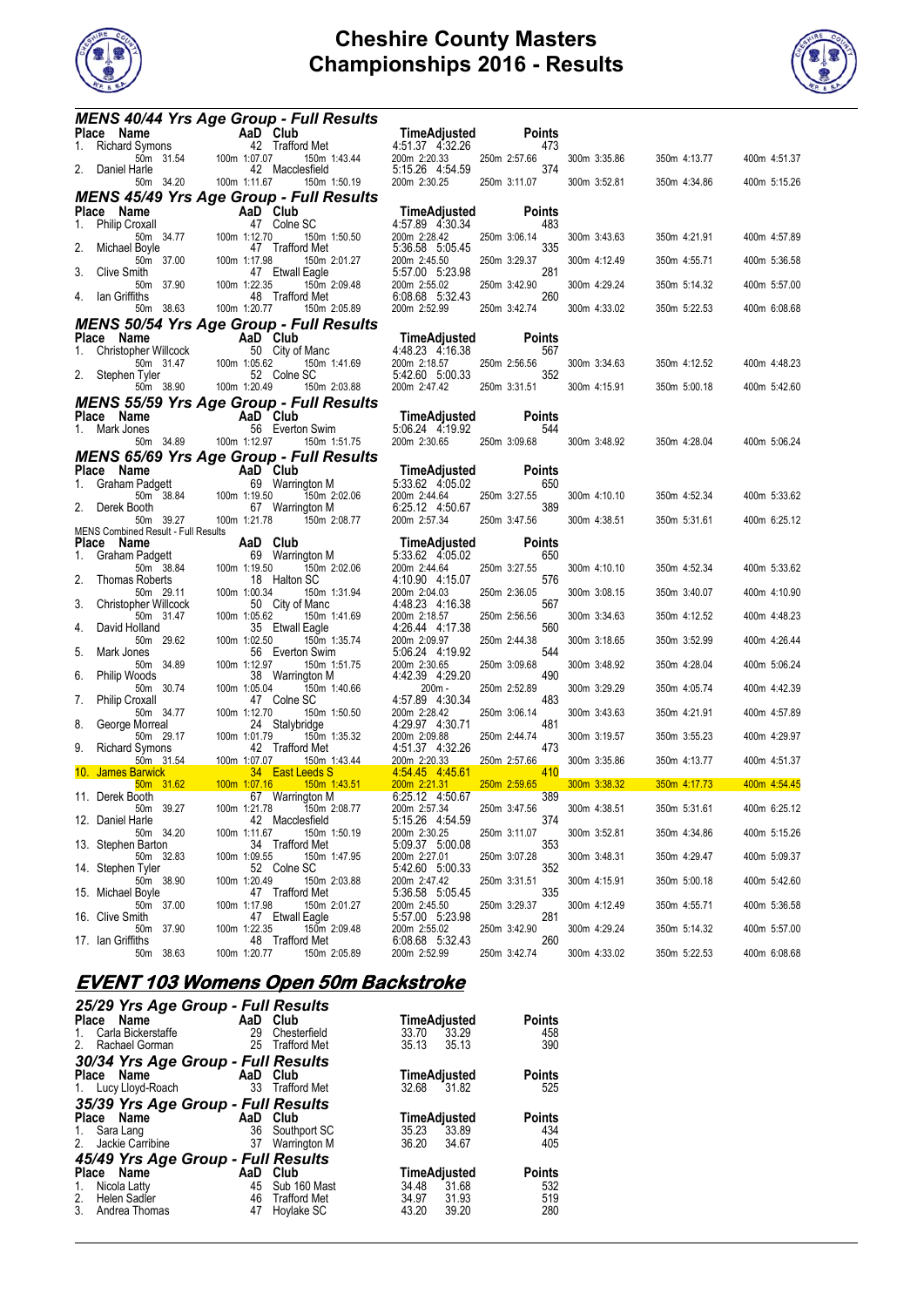



|                  | 50/54 Yrs Age Group - Full Results |          |                     |              |       |               |
|------------------|------------------------------------|----------|---------------------|--------------|-------|---------------|
|                  | Place<br><b>Name</b>               | AaD Club |                     | TimeAdjusted |       | <b>Points</b> |
| 1.               | Judy Brown                         | 52       | Warrington M        | 35.00        | 30.68 | 585           |
|                  | 55/59 Yrs Age Group - Full Results |          |                     |              |       |               |
| Place            | Name                               | AaD      | Club                | TimeAdjusted |       | <b>Points</b> |
| 1.               | Judith Hattle                      | 56       | Carlisle Agu        | 36.16        | 30.69 | 585           |
| 2.               | <b>Christine Daly</b>              | 56       | Barrow Long         | 44.63        | 37.88 | 311           |
|                  | Combined Result - Full Results     |          |                     |              |       |               |
| Place            | Name                               | AaD      | Club                | TimeAdjusted |       | <b>Points</b> |
| 1.               | Judy Brown                         | 52       | <b>Warrington M</b> | 35.00        | 30.68 | 585           |
| 2.               | Judith Hattle                      | 56       | Carlisle Agu        | 36.16        | 30.69 | 585           |
| $\overline{3}$ . | Nicola Latty                       | 45       | Sub 160 Mast        | 34.48        | 31.68 | 532           |
| 4.<br>5.         | Lucy Lloyd-Roach                   | 33       | <b>Trafford Met</b> | 32.68        | 31.82 | 525           |
|                  | Helen Sadler                       | 46       | <b>Trafford Met</b> | 34.97        | 31.93 | 519           |
| 6.               | Carla Bickerstaffe                 | 29       | Chesterfield        | 33.70        | 33.29 | 458           |
| 7.               | Sara Lang                          | 36       | Southport SC        | 35.23        | 33.89 | 434           |
| 8.               | Jackie Carribine                   | 37       | Warrington M        | 36.20        | 34.67 | 405           |
| 9.               | Rachael Gorman                     | 25       | <b>Trafford Met</b> | 35.13        | 35.13 | 390           |
|                  | 10. Christine Daly                 | 56       | Barrow Long         | 44.63        | 37.88 | 311           |
|                  | 11. Andrea Thomas                  | 47       | Hoylake SC          | 43.20        | 39.20 | 280           |

## **EVENT 104 Mens Open 50m Backstroke**

| 17/24 Yrs Age Group - Full Results                                                                                                                                                                                                                                                      |                               |                                     |                                                                 |
|-----------------------------------------------------------------------------------------------------------------------------------------------------------------------------------------------------------------------------------------------------------------------------------------|-------------------------------|-------------------------------------|-----------------------------------------------------------------|
| Carl The Contract Capital Club<br>Ceorge Morreal<br>Scott Helsby<br>Scott Helsby<br>Thomas Roberts<br>Charles Hughes<br>21 Romiley Mari<br>Place Name                                                                                                                                   |                               |                                     | TimeAdjusted<br>Points                                          |
| 1.                                                                                                                                                                                                                                                                                      |                               |                                     | 29.60 29.68<br>30.17 30.67<br>30.97 31.48<br>31.57 31.89<br>419 |
| 2.                                                                                                                                                                                                                                                                                      |                               |                                     | 380                                                             |
| 3.                                                                                                                                                                                                                                                                                      |                               |                                     | 351                                                             |
| 4. Charles Hughes                                                                                                                                                                                                                                                                       |                               |                                     | 338                                                             |
| 25/29 Yrs Age Group - Full Results                                                                                                                                                                                                                                                      |                               |                                     |                                                                 |
| Place Name                                                                                                                                                                                                                                                                              | AaD Club                      |                                     | <b>Points</b>                                                   |
| Daniel Korcz<br>1.                                                                                                                                                                                                                                                                      |                               | 27 Trafford Met                     | 27.81 27.65<br>518                                              |
| 30/34 Yrs Age Group - Full Results                                                                                                                                                                                                                                                      |                               |                                     |                                                                 |
| <b>Place Name AaD Club</b><br>1. Alastair Stanton 31 Marple SC<br>2. Rafal Kaczynski 31 City of Manc                                                                                                                                                                                    |                               |                                     | <b>Points</b><br>TimeAdjusted<br>33.25  32.62                   |
|                                                                                                                                                                                                                                                                                         |                               |                                     | 33.25 32.62<br>316                                              |
|                                                                                                                                                                                                                                                                                         |                               |                                     | 33.54<br>34.19<br>290                                           |
| 40/44 Yrs Age Group - Full Results                                                                                                                                                                                                                                                      |                               |                                     |                                                                 |
| Contract of the Christopher Rix<br>Christopher Rix<br>Christopher Rix<br>Christopher Rix<br>Christopher Rix<br>Christopher Rix<br>Christopher Apple Apple Apple Apple Apple Apple Apple Apple Apple Daniel Harle<br>Christopher Apple Apple<br>Place Name                               |                               |                                     | TimeAdjusted Points                                             |
| 1.                                                                                                                                                                                                                                                                                      |                               |                                     | 30.68 28.97<br>451                                              |
| 2.                                                                                                                                                                                                                                                                                      |                               |                                     | $\frac{20.37}{30.40}$<br>$32.53$<br>$32.53$<br>390              |
| 2.<br>4.                                                                                                                                                                                                                                                                                |                               |                                     | 390<br>39.33 36.75<br>221                                       |
|                                                                                                                                                                                                                                                                                         |                               |                                     |                                                                 |
| 45/49 Yrs Age Group - Full Results<br><b>45/49 Trs Age Group - Full Nessures</b><br>Place Name AaD Club<br>1. Steve Metcalfe 49 Trafford Met<br>2. Garry Vickers<br>3. David Crabtee 48 Romiley Mari<br>4. Euan Henderson 45 Trafford Met<br>5. Philip Croxall 47 Colne SC<br>6. Oggy E |                               |                                     | <b>Points</b>                                                   |
|                                                                                                                                                                                                                                                                                         |                               |                                     | <b>TimeAdjusted</b><br>401                                      |
|                                                                                                                                                                                                                                                                                         |                               |                                     | $33.64$ $30.13$<br>384                                          |
|                                                                                                                                                                                                                                                                                         |                               |                                     | 378                                                             |
|                                                                                                                                                                                                                                                                                         |                               |                                     | 303                                                             |
|                                                                                                                                                                                                                                                                                         |                               |                                     | 33.89 30.56<br>34.08 30.73<br>35.97 33.05<br>37.82 34.32<br>271 |
|                                                                                                                                                                                                                                                                                         |                               |                                     | 162                                                             |
| 50/54 Yrs Age Group - Full Results                                                                                                                                                                                                                                                      |                               |                                     |                                                                 |
| Community Contract Manufacture Name Club<br>Also Club<br>Also Club<br>Also Club<br>Also Club<br>Russell Mason<br>Andrew Bennett<br>Phil Thomas<br>Band Club<br>Sa Warrington M<br>Phil Thomas<br>Sa Manchester T<br>Place Name                                                          |                               |                                     | TimeAdjusted Points                                             |
| 1. Alec Johnson                                                                                                                                                                                                                                                                         |                               |                                     | 598                                                             |
| 2.                                                                                                                                                                                                                                                                                      |                               |                                     | 493                                                             |
| 3.                                                                                                                                                                                                                                                                                      |                               |                                     | 30.56 26.37<br>32.32 28.12<br>35.41 31.04<br>38.96 33.62<br>366 |
| 4. Phil Thomas                                                                                                                                                                                                                                                                          |                               |                                     | 288                                                             |
| <b>55/59 Yrs Age Group - Full Results<br/> Place Name</b> AaD Club<br>1. David Bradford 68 Chesterfield<br>2. Mark Jones 56 Everton Swin                                                                                                                                                |                               |                                     |                                                                 |
|                                                                                                                                                                                                                                                                                         |                               |                                     | <b>Points</b>                                                   |
|                                                                                                                                                                                                                                                                                         |                               |                                     | 376                                                             |
| 2.<br>Mark Jones                                                                                                                                                                                                                                                                        |                               | 56 Everton Swim                     | 287                                                             |
| <b>60/64 Yrs Age Group - Full Results<br/>Place Name AaD Club<br/>1. Graham Pearson 64 Carlisle Aqu</b>                                                                                                                                                                                 |                               |                                     |                                                                 |
|                                                                                                                                                                                                                                                                                         |                               |                                     | TimeAdjusted Points<br>45.09 35.32 248                          |
|                                                                                                                                                                                                                                                                                         |                               |                                     |                                                                 |
| 65/69 Yrs Age Group - Full Results                                                                                                                                                                                                                                                      |                               |                                     |                                                                 |
| Place Name                                                                                                                                                                                                                                                                              | $AaD$ Club<br>67 Warrington M |                                     | <b>Points</b><br><b>TimeAdjusted</b><br>41.92  31.64            |
| 1. Derek Booth                                                                                                                                                                                                                                                                          |                               |                                     | 41.92 31.64<br>346                                              |
| 70/74 Yrs Age Group - Full Results                                                                                                                                                                                                                                                      |                               |                                     |                                                                 |
| <b>Place Name</b><br>1. Roger Harrison <b>Property</b> 72 Trafford Met                                                                                                                                                                                                                  |                               |                                     | TimeAdjusted Points<br>:13.39 51.49 80                          |
|                                                                                                                                                                                                                                                                                         |                               |                                     | 1:13.39 51.49<br>80                                             |
| 75/79 Yrs Age Group - Full Results<br>Place Name<br>1. Neil Mackinnon<br>1. Neil Mackinnon<br>Place Name<br>Place Name<br>Place Name<br>Place Name<br>AaD Club<br>Place Name<br>AaD Club<br>Name<br>AaD Club<br>Trafford Met<br>Name<br>AaD Club                                        |                               |                                     |                                                                 |
|                                                                                                                                                                                                                                                                                         |                               |                                     | $\lim_{29,60}$ Adjusted Points                                  |
|                                                                                                                                                                                                                                                                                         |                               |                                     | 38.60 25.70<br>646                                              |
|                                                                                                                                                                                                                                                                                         |                               |                                     | <b>TimeAdjusted</b><br><b>Points</b>                            |
| Neil Mackinnon<br>1.                                                                                                                                                                                                                                                                    |                               | 75 Trafford Met                     | 646<br>38.60<br>25.70                                           |
| 2.<br>Alec Johnson                                                                                                                                                                                                                                                                      | 54                            | <b>Trafford Met</b>                 | 598<br>26.37<br>30.56                                           |
| 3.<br>Daniel Korcz                                                                                                                                                                                                                                                                      | 27                            | <b>Trafford Met</b>                 | 27.81<br>27.65<br>518                                           |
| 4.<br>Russell Mason                                                                                                                                                                                                                                                                     | 53                            | <b>Warrington M</b>                 | 493<br>32.32<br>28.12                                           |
| 5.<br>Christopher Rix                                                                                                                                                                                                                                                                   | 40                            | Warrington M                        | 28.97<br>451<br>30.68                                           |
| 6.<br>George Morreal                                                                                                                                                                                                                                                                    | 24                            | Stalybridge                         | 419<br>29.60<br>29.68                                           |
| 7.<br>Steve Metcalfe                                                                                                                                                                                                                                                                    | 49                            | <b>Trafford Met</b>                 | 33.64<br>401<br>30.13                                           |
| 8.<br>Chris Rolle                                                                                                                                                                                                                                                                       | 42                            | Horwich Leis                        | 32.53<br>30.40<br>390                                           |
| 8.<br><b>Richard Symons</b><br>10. Garry Vickers                                                                                                                                                                                                                                        | 42<br>48                      | <b>Trafford Met</b><br>Horwich Leis | 32.53<br>30.40<br>390<br>384<br>33.89<br>30.56                  |
| 11. Scott Helsby                                                                                                                                                                                                                                                                        | 18                            | Romiley Mari                        | 30.17<br>380<br>30.67                                           |
|                                                                                                                                                                                                                                                                                         |                               |                                     |                                                                 |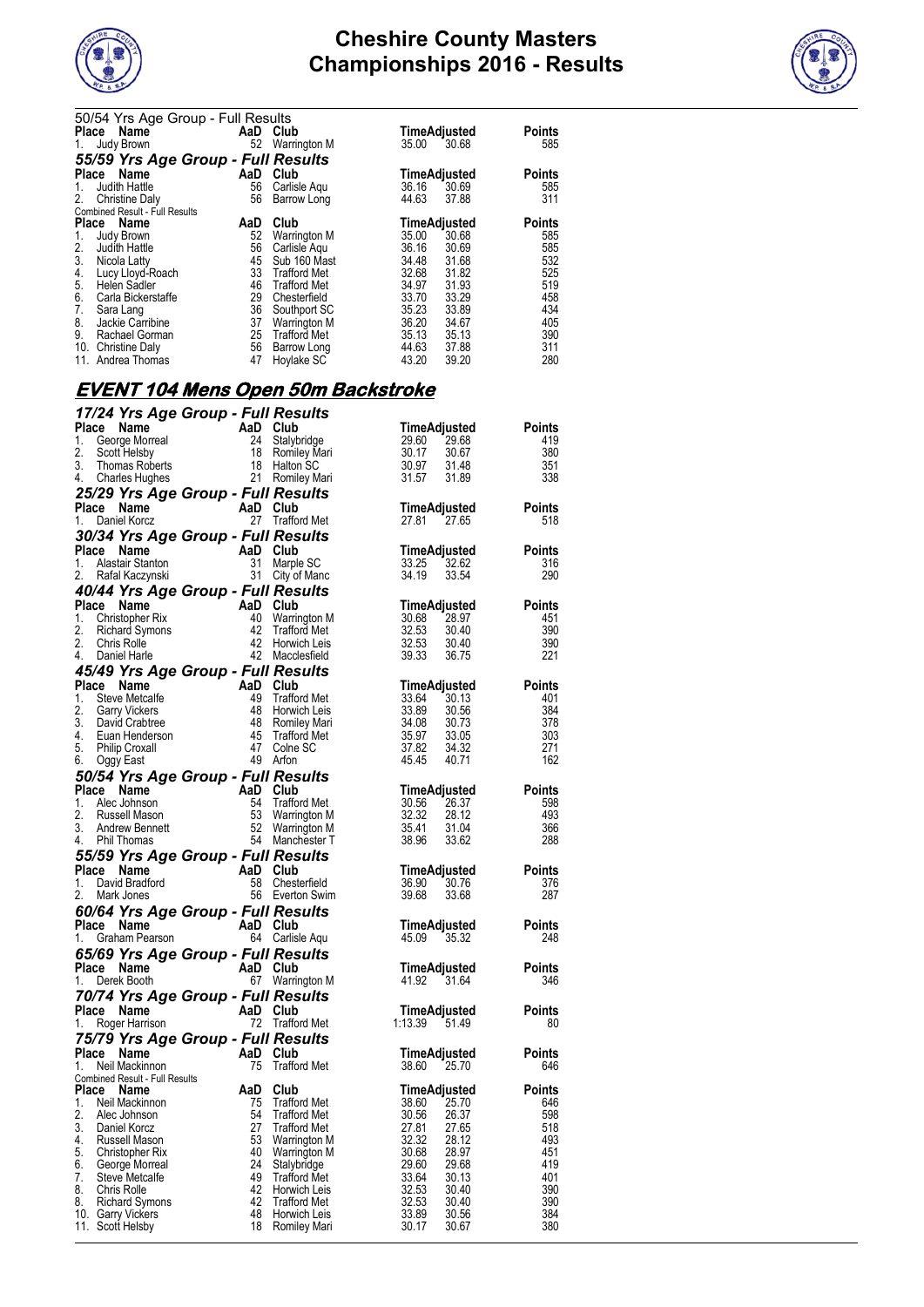



|     | 12. David Crabtree    | 48 | Romiley Mari        | 34.08   | 30.73 | 378 |
|-----|-----------------------|----|---------------------|---------|-------|-----|
| 13. | David Bradford        | 58 | Chesterfield        | 36.90   | 30.76 | 376 |
| 14. | <b>Andrew Bennett</b> | 52 | Warrington M        | 35.41   | 31.04 | 366 |
| 15. | Thomas Roberts        | 18 | Halton SC           | 30.97   | 31.48 | 351 |
| 16. | Derek Booth           | 67 | Warrington M        | 41.92   | 31.64 | 346 |
|     | 17. Charles Hughes    | 21 | Romiley Mari        | 31.57   | 31.89 | 338 |
| 18. | Alastair Stanton      | 31 | Marple SC           | 33.25   | 32.62 | 316 |
|     | 19. Euan Henderson    | 45 | <b>Trafford Met</b> | 35.97   | 33.05 | 303 |
|     | 20. Rafal Kaczynski   | 31 | City of Manc        | 34.19   | 33.54 | 290 |
| 21. | <b>Phil Thomas</b>    | 54 | Manchester T        | 38.96   | 33.62 | 288 |
| 22. | Mark Jones            | 56 | Everton Swim        | 39.68   | 33.68 | 287 |
| 23. | <b>Philip Croxall</b> | 47 | Colne SC            | 37.82   | 34.32 | 271 |
|     | 24. Graham Pearson    | 64 | Carlisle Agu        | 45.09   | 35.32 | 248 |
|     | 25. Daniel Harle      | 42 | Macclesfield        | 39.33   | 36.75 | 221 |
| 26. | Oggy East             | 49 | Arfon               | 45.45   | 40.71 | 162 |
| 27. | Roger Harrison        | 72 | <b>Trafford Met</b> | 1:13.39 | 51.49 | 80  |
|     |                       |    |                     |         |       |     |

#### **EVENT 105 Womens Open 50m Breaststroke**

|              |                                        | 25/29 Yrs Age Group - Full Results        |                     |         |                       |               |
|--------------|----------------------------------------|-------------------------------------------|---------------------|---------|-----------------------|---------------|
| <b>Place</b> | Name                                   | AaD                                       | Club                |         | TimeAdjusted          | Points        |
| 1.           | Rachael Gorman                         | 25                                        | <b>Trafford Met</b> | 40.60   | 40.60                 | 356           |
| 2.           | Rachel Follows                         | 29                                        | Romiley Mari        | 42.46   | 41.95                 | 323           |
|              |                                        | 30/34 Yrs Age Group - Full Results        |                     |         |                       |               |
|              | Place<br>Name                          | AaD                                       | Club                |         | TimeAdjusted          | <b>Points</b> |
| 1.           | Lucy Lloyd-Roach                       | 33                                        | <b>Trafford Met</b> | 39.08   | 38.06                 | 433           |
| 2.           | Holly Gordon                           | 32                                        | <b>Trafford Met</b> | 39.55   | 38.66                 | 413           |
| 3.           | Emma Carroll                           | 30                                        | Macclesfield        | 39.80   | 39.19                 | 396           |
|              |                                        | 35/39 Yrs Age Group - Full Results        |                     |         |                       |               |
| Place        | Name                                   | AaD                                       | Club                |         | TimeAdjusted          | Points        |
| 1.           | Jackie Carribine                       | 37                                        | Warrington M        | 38.97   | 37.32                 | 459           |
| 2.           | Nicola Rodgers                         | 36                                        | <b>Trafford Met</b> | 47.51   | 45.70                 | 250           |
|              |                                        | 40/44 Yrs Age Group - Full Results        |                     |         |                       |               |
|              | Place<br>Name                          | AaD                                       | Club                |         | TimeAdjusted          | <b>Points</b> |
| 1.           | Liz Wright                             | 43                                        | Chesterfield        | 41.15   | 38.24                 | 427           |
| 2.           | Melanie Sayed                          | 42                                        | City of Live        | 43.57   | 40.71                 | 354           |
| 3.           | Sue Harris                             | 43                                        | Ilkley SC           | 47.21   | 43.87                 | 282           |
|              |                                        |                                           |                     |         |                       |               |
| Place        | Name                                   | 45/49 Yrs Age Group - Full Results<br>AaD | Club                |         |                       | Points        |
| 1.           | <b>Becky Kirby</b>                     | 49                                        | <b>Trafford Met</b> | 42.20   | TimeAdjusted<br>37.80 | 442           |
| 2.           | Andrea Thomas                          | 47                                        | Hoylake SC          | 46.01   | 41.75                 | 328           |
|              |                                        |                                           |                     |         |                       |               |
|              |                                        | 50/54 Yrs Age Group - Full Results        |                     |         |                       |               |
|              | Place Name                             | AaD                                       | Club                |         | TimeAdjusted          | <b>Points</b> |
| 1.<br>2.     | Jo Bolton                              | 50<br>54                                  | <b>Trafford Met</b> | 39.38   | 35.03                 | 555<br>335    |
|              | Carolyn Bailey                         | 51                                        | Warrington M        | 48.03   | 41.45                 | 151           |
| 3.           | Lucinda Summers                        |                                           | Trafford Met        | 1:01.13 | 53.99                 |               |
|              |                                        | 55/59 Yrs Age Group - Full Results        |                     |         |                       |               |
|              | Place<br>Name                          | AaD                                       | Club                |         | <b>TimeAdjusted</b>   | Points        |
| 1.           | <b>Judith Hattle</b>                   | 56                                        | Carlisle Aqu        | 39.73   | 33.72                 | 623           |
| 2.           | Frances West                           | 55                                        | Macclesfield        | 41.38   | 35.42                 | 537           |
| Place        | Combined Result - Full Results<br>Name | AaD                                       | Club                |         | <b>TimeAdjusted</b>   | <b>Points</b> |
| 1.           | Judith Hattle                          | 56                                        | Carlisle Aqu        | 39.73   | 33.72                 | 623           |
| 2.           | Jo Bolton                              | 50                                        | <b>Trafford Met</b> | 39.38   | 35.03                 | 555           |
| 3.           | <b>Frances West</b>                    | 55                                        | Macclesfield        | 41.38   | 35.42                 | 537           |
| 4.           | Jackie Carribine                       | 37                                        | <b>Warrington M</b> | 38.97   | 37.32                 | 459           |
| 5.           | Becky Kirby                            | 49                                        | <b>Trafford Met</b> | 42.20   | 37.80                 | 442           |
| 6.           | Lucy Lloyd-Roach                       | 33                                        | <b>Trafford Met</b> | 39.08   | 38.06                 | 433           |
| 7.           | Liz Wright                             | 43                                        | Chesterfield        | 41.15   | 38.24                 | 427           |
| 8.           | <b>Holly Gordon</b>                    | 32                                        | <b>Trafford Met</b> | 39.55   | 38.66                 | 413           |
| 9.           | Emma Carroll                           | 30                                        | Macclesfield        | 39.80   | 39.19                 | 396           |
|              | 10. Rachael Gorman                     | 25                                        | <b>Trafford Met</b> | 40.60   | 40.60                 | 356           |
|              | 11. Melanie Sayed                      | 42                                        | City of Live        | 43.57   | 40.71                 | 354           |
|              | 12. Carolyn Bailey                     | 54                                        | Warrington M        | 48.03   | 41.45                 | 335           |
|              | 13. Andrea Thomas                      | 47                                        | Hoylake SC          | 46.01   | 41.75                 | 328           |
|              | 14. Rachel Follows                     | 29                                        | Romiley Mari        | 42.46   | 41.95                 | 323           |
|              | 15. Sue Harris                         | 43                                        | <b>Ilkley SC</b>    | 47.21   | 43.87                 | 282           |
|              | 16. Nicola Rodgers                     | 36                                        | <b>Trafford Met</b> | 47.51   | 45.70                 | 250<br>151    |
|              | 17. Lucinda Summers                    | 51                                        | <b>Trafford Met</b> | 1:01.13 | 53.99                 |               |

### **EVENT 106 Mens Open 50m Breaststroke**

|                | 17/24 Yrs Age Group - Full Results |          |                     |       |                     |               |
|----------------|------------------------------------|----------|---------------------|-------|---------------------|---------------|
| Place          | Name                               | AaD Club |                     |       | <b>TimeAdjusted</b> | <b>Points</b> |
| $1_{-}$        | Ben Potter                         | 21       | Marple SC           | 31.59 | 31.91               | 495           |
|                | 2. Thomas Roberts                  |          | 18 Halton SC        | 36.33 | 36.93               | 319           |
|                | 25/29 Yrs Age Group - Full Results |          |                     |       |                     |               |
|                | Place Name                         | AaD Club |                     |       | <b>TimeAdjusted</b> | <b>Points</b> |
| $1_{\cdot}$    | Daniel Burrows                     | 28       | <b>Trafford Met</b> |       | 35.71 35.39         | 363           |
|                | 30/34 Yrs Age Group - Full Results |          |                     |       |                     |               |
|                | Place Name                         | AaD Club |                     |       | <b>TimeAdjusted</b> | <b>Points</b> |
| 1 <sub>1</sub> | James Barwick                      | 34       | <b>East Leeds S</b> | 34.67 | 33.63               | 423           |
|                | 2. Simon Howe                      | 32       | <b>Trafford Met</b> | 36.14 | 35.33               | 365           |
| 3.             | Rafal Kaczynski                    | 31       | City of Manc        | 36.97 | 36.27               | 337           |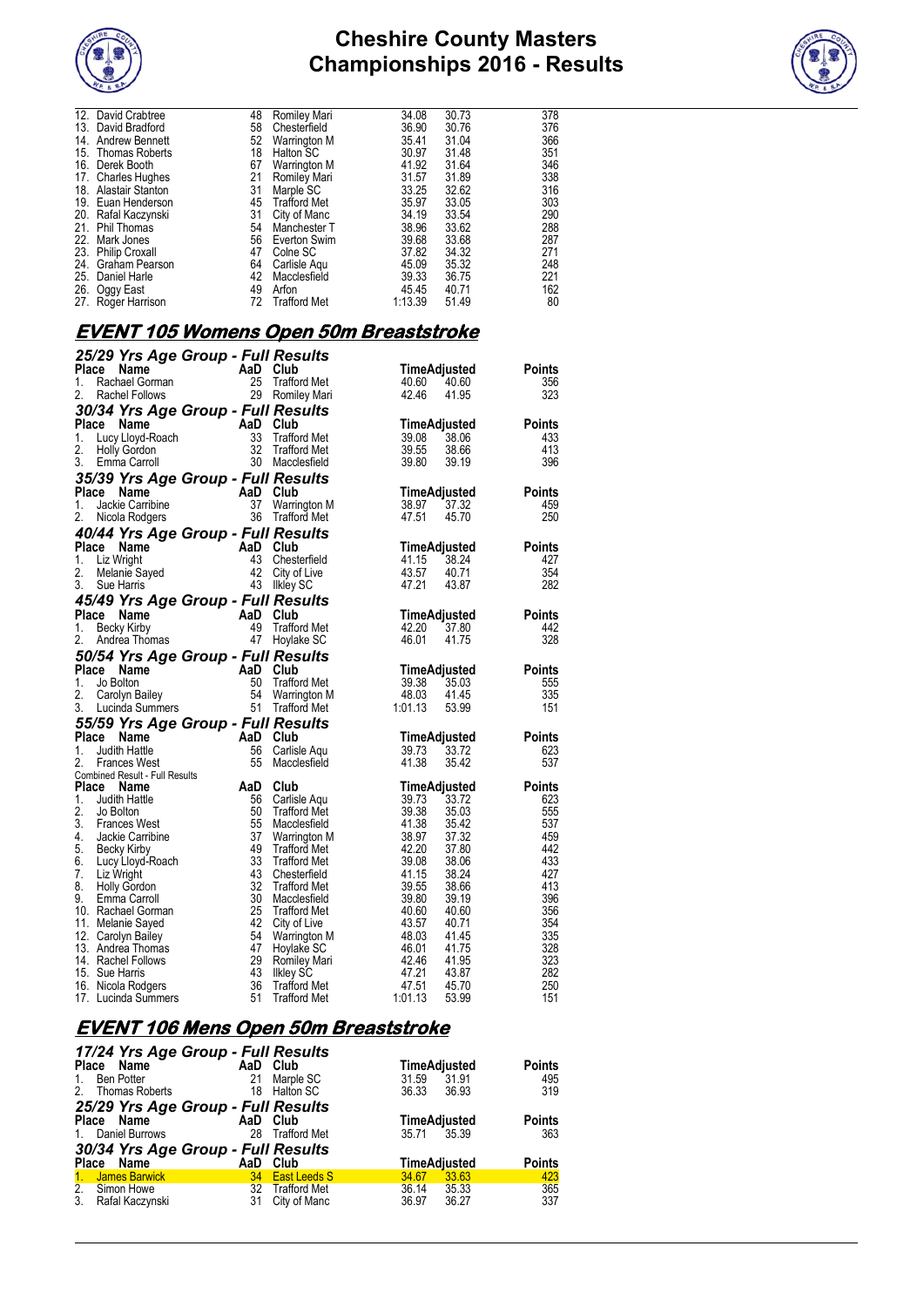



|                  | 35/39 Yrs Age Group - Full Results                                                                                                  |                       |                                     |                  |                              |               |
|------------------|-------------------------------------------------------------------------------------------------------------------------------------|-----------------------|-------------------------------------|------------------|------------------------------|---------------|
| Place            | Name                                                                                                                                | AaD Club              |                                     |                  | TimeAdjusted                 | Points        |
| 1.               | David Holland                                                                                                                       | 35                    | <b>Etwall Eagle</b>                 | 33.91            | 32.76                        | 457           |
| 2.               | Christopher Atherton                                                                                                                | 35                    | <b>Trafford Met</b>                 | 34.70            | 33.52                        | 427           |
| 3.               | Philip Kennedy                                                                                                                      |                       | 37 Romiley Mari                     | 36.30            | 34.76                        | 383           |
|                  | 40/44 Yrs Age Group - Full Results                                                                                                  |                       |                                     |                  |                              |               |
| Place            | Name                                                                                                                                | AaD                   | Club                                |                  | TimeAdjusted                 | Points        |
| 1.               | David Rees                                                                                                                          | 43                    | Stalybridge                         | 31.54            | 29.31                        | 639           |
| 2.               | Christopher Rix                                                                                                                     | 40                    | Warrington M                        | 34.46            | 32.54                        | 467           |
| 3.               | <b>Richard Symons</b>                                                                                                               | 42                    | <b>Trafford Met</b>                 | 35.87            | 33.52                        | 427           |
| 4.               | Simon Hall                                                                                                                          | 43                    | Barrow Long                         | 37.55            | 34.90                        | 378           |
|                  |                                                                                                                                     |                       |                                     |                  |                              |               |
|                  | 45/49 Yrs Age Group - Full Results<br>Place Name                                                                                    |                       |                                     |                  |                              | <b>Points</b> |
| 1.               | <b>Paul Clemence</b>                                                                                                                | <b>AaD</b> Club<br>46 | <b>East Leeds S</b>                 | $31.72*$         | <u>TimeAdjusted</u><br>28.97 | 662           |
| $\overline{2}$ . |                                                                                                                                     | 47                    |                                     | 36.67            |                              | 436           |
| 3.               | <b>Philip Croxall</b>                                                                                                               | 48                    | Colne SC                            | 39.66            | 33.28<br>35.76               | 352           |
| 4.               | David Crabtree<br>Steve Metcalfe                                                                                                    | 49                    | Romiley Mari                        | 40.98            | 36.70                        | 325           |
|                  |                                                                                                                                     | 49                    | <b>Trafford Met</b><br>Arfon        | 43.92            |                              | 264           |
| 5.               | Oggy East                                                                                                                           |                       |                                     |                  | 39.34                        |               |
|                  | 50/54 Yrs Age Group - Full Results                                                                                                  |                       |                                     |                  |                              |               |
| Place            | Name                                                                                                                                | AaD                   | Club                                |                  | TimeAdjusted                 | <b>Points</b> |
| 1.               | Russell Mason                                                                                                                       | 53                    | Warrington M                        | 34.06            | 29.63                        | 618           |
| 2.               | Stephen Tyler                                                                                                                       | 52                    | Colne SC                            | 40.77            | 35.74                        | 352           |
|                  | <b>Peter Jackson</b>                                                                                                                |                       | <b>Example 10 Sold East Leeds S</b> | DQ               |                              |               |
|                  | 55/59 Yrs Age Group - Full Results                                                                                                  |                       |                                     |                  |                              |               |
| Place            | Name                                                                                                                                | AaD                   | Club                                |                  | TimeAdjusted                 | Points        |
| 1.               | David Bradford                                                                                                                      | 58                    | Chesterfield                        | 37.55            | 31.30                        | 524           |
|                  |                                                                                                                                     |                       |                                     |                  |                              | 484           |
|                  |                                                                                                                                     |                       |                                     |                  |                              |               |
| 1.               | <b>Louis Wyness</b>                                                                                                                 | 55                    | <b>East Leeds S</b>                 | 37.55            | 32.14                        |               |
| 3.               | Mark Jones                                                                                                                          | 56                    | Everton Swim                        | 40.80            | 34.63                        | 387           |
|                  | 70/74 Yrs Age Group - Full Results                                                                                                  |                       |                                     |                  |                              |               |
| <b>Place</b>     | Name                                                                                                                                | AaD                   | Club                                |                  | TimeAdjusted                 | Points        |
| 1.               | Roger Harrison                                                                                                                      | 72                    | <b>Trafford Met</b>                 | 1:04.93          | 45.56                        | 170           |
|                  | Combined Result - Full Results                                                                                                      |                       |                                     |                  |                              |               |
| Place            | Name                                                                                                                                | AaD                   | Club                                |                  | TimeAdjusted                 | Points        |
| 1.               | <b>Paul Clemence</b>                                                                                                                | 46                    | <b>East Leeds S</b>                 | 31.72            | 28.97                        | 662           |
| 2.               | David Rees                                                                                                                          | 43                    | Stalybridge                         | 31.54            | 29.31                        | 639           |
| 3.               | Russell Mason                                                                                                                       | 53                    | Warrington M                        | 34.06            | 29.63                        | 618           |
| 4.               | David Bradford                                                                                                                      | 58                    | Chesterfield                        | 37.55            | 31.30                        | 524           |
| 5.               | <b>Ben Potter</b>                                                                                                                   | 21                    | Marple SC                           | 31.59            | 31.91                        | 495           |
| 6.               | <b>Louis Wyness</b>                                                                                                                 | 55                    | <b>East Leeds S</b>                 | 37.55            | 32.14                        | 484           |
| 7.               | Christopher Rix                                                                                                                     | 40                    | Warrington M                        | 34.46            | 32.54                        | 467           |
| 8.               | David Holland                                                                                                                       | 35                    | Etwall Eagle                        | 33.91            | 32.76                        | 457           |
| 9.               | <b>Philip Croxall</b>                                                                                                               | 47                    | Colne SC                            | 36.67            | 33.28                        | 436           |
|                  | 10. Richard Symons                                                                                                                  | 42                    | <b>Trafford Met</b>                 | 35.87            | 33.52                        | 427           |
|                  | 11. Christopher Atherton                                                                                                            | 35                    | <b>Trafford Met</b>                 | 34.70            | 33.52                        | 427           |
|                  | 12. James Barwick<br>and the state of the state of the state of the state of the state of the state of the state of the state of th | 34                    | <b>East Leeds S</b>                 | 34.67            | 33.63                        | 423           |
|                  | 13. Mark Jones                                                                                                                      | 56                    | Everton Swim                        | 40.80            | 34.63                        | 387           |
|                  | 14. Philip Kennedy                                                                                                                  | 37                    | Romiley Mari                        | 36.30            | 34.76                        | 383           |
|                  | 15. Simon Hall                                                                                                                      | 43                    | Barrow Long                         | 37.55            | 34.90                        | 378           |
|                  | 16. Simon Howe                                                                                                                      | 32                    | <b>Trafford Met</b>                 | 36.14            | 35.33                        | 365           |
|                  | 17. Daniel Burrows                                                                                                                  | 28                    | <b>Trafford Met</b>                 | 35.71            | 35.39                        | 363           |
|                  | 18. Stephen Tyler                                                                                                                   | 52                    | Colne SC                            | 40.77            | 35.74                        | 352           |
|                  | 19. David Crabtree                                                                                                                  | 48                    | Romiley Mari                        | 39.66            | 35.76                        | 352           |
|                  | 20. Rafal Kaczynski                                                                                                                 | 31                    | City of Manc                        | 36.97            | 36.27                        | 337           |
|                  | 21. Steve Metcalfe                                                                                                                  | 49                    | <b>Trafford Met</b>                 | 40.98            | 36.70                        | 325           |
|                  | 22. Thomas Roberts                                                                                                                  | 18                    | Halton SC                           | 36.33            | 36.93                        | 319           |
|                  | 23. Oggy East<br>24. Roger Harrison                                                                                                 | 49<br>72              | Arfon<br><b>Trafford Met</b>        | 43.92<br>1:04.93 | 39.34<br>45.56               | 264<br>170    |

## **EVENT 107 Womens Open 400m IM**

|                                              | <b>WOMENS 25/29 Yrs Age Group - Full Results</b> |                                                        |              |              |              |
|----------------------------------------------|--------------------------------------------------|--------------------------------------------------------|--------------|--------------|--------------|
| Place Name                                   | AaD Club                                         | TimeAdjusted<br>Points                                 |              |              |              |
| 1. Rachael Gorman                            | 25 Trafford Met                                  | 5:43.27 5:43.27<br>433                                 |              |              |              |
| 50m 36.72                                    | 150m 2:04.70<br>100m 1:20.37                     | 200m 2:49.90<br>250m 3:37.54                           | 300m 4:27.11 | 350m 5:05.82 | 400m 5:43.27 |
|                                              | <b>WOMENS 35/39 Yrs Age Group - Full Results</b> |                                                        |              |              |              |
| Place Name                                   | <b>AaD Club</b>                                  | TimeAdjusted<br><b>Points</b>                          |              |              |              |
| Jackie Carribine                             | 37 Warrington M                                  | DQ                                                     |              |              |              |
|                                              | <b>WOMENS 45/49 Yrs Age Group - Full Results</b> |                                                        |              |              |              |
| Place Name                                   | AaD Club                                         | TimeAdjusted<br>Points                                 |              |              |              |
| 1. Nicola Latty                              | 45 Sub 160 Mast                                  | 5:25.43 4.58.99<br>656                                 |              |              |              |
| 50m 35.18                                    | 100m 1:14.00<br>150m 1:57.45                     | 200m 2:39.54<br>250m 3:25.98                           | 300m 4:12.75 | 350m 4:50.23 | 400m 5:25.43 |
|                                              | <b>WOMENS 50/54 Yrs Age Group - Full Results</b> |                                                        |              |              |              |
| Place Name                                   | AaD Club                                         | TimeAdjusted<br>Points                                 |              |              |              |
| 1. Judy Brown                                | 52 Warrington M                                  | 5:44.59 5:02.07<br>636                                 |              |              |              |
| 50m 36.61                                    | 100m 1:19.36<br>150m 2:01.50                     | 200m 2:43.11<br>250m 3:35.84                           | 300m 4:27.91 | 350m 5:07.87 | 400m 5:44.59 |
|                                              | <b>WOMENS 55/59 Yrs Age Group - Full Results</b> |                                                        |              |              |              |
| Place Name                                   | AaD Club                                         | TimeAdjusted<br>Points                                 |              |              |              |
| 1. Judith Hattle                             | 56 Carlisle Aqu                                  | 5:48.93 4.56.15<br>675                                 |              |              |              |
| 50m 36.82                                    | 100m 1:19.33<br>150m 2:05.80                     | 200m 2:51.21<br>250m 3:39.57                           | 300m 4:28.78 | 350m 5:09.69 | 400m 5:48.93 |
| <b>WOMENS Combined Result - Full Results</b> |                                                  |                                                        |              |              |              |
| Place Name                                   | AaD Club                                         | TimeAdjusted<br><b>Points</b>                          |              |              |              |
| 1. Judith Hattle                             | 56<br>Carlisle Aqu                               | 5:48.93 4:56.15<br>675                                 |              |              |              |
| 50m 36.82<br>2. Nicola Latty                 | 100m 1:19.33<br>150m 2:05.80<br>45 Sub 160 Mast  | 200m 2:51.21<br>250m 3:39.57<br>5:25.43 4:58.99<br>656 | 300m 4:28.78 | 350m 5:09.69 | 400m 5:48.93 |
| 35.18<br>50 <sub>m</sub>                     | 150m 1:57.45<br>100m 1:14.00                     | 200m 2:39.54<br>250m 3:25.98                           | 300m 4:12.75 | 350m 4:50.23 | 400m 5:25.43 |
| 3. Judy Brown                                | 52 Warrington M                                  | 636<br>5:44.59 5:02.07                                 |              |              |              |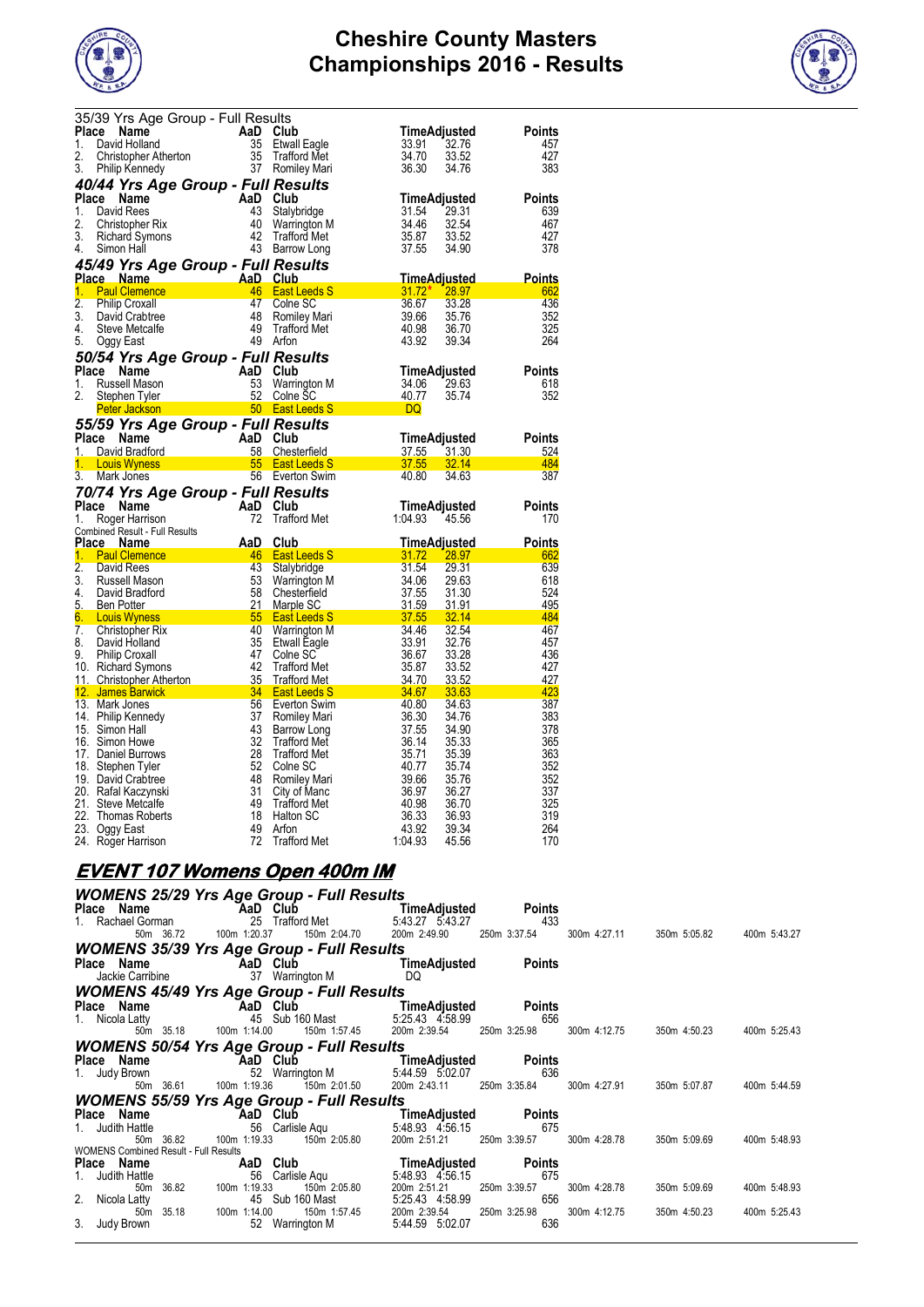



| 50m 36.61<br>4. Rachael Gorman                                       | 100m 1:19.36<br>150m 2:01.50<br>25 Trafford Met | 200m 2:43.11<br>5:43.27 5:43.27 | 250m 3:35.84<br>433 | 300m 4:27.91 | 350m 5:07.87              | 400m 5:44.59 |
|----------------------------------------------------------------------|-------------------------------------------------|---------------------------------|---------------------|--------------|---------------------------|--------------|
| 50m 36.72                                                            | 100m 1:20.37<br>150m 2:04.70                    | 200m 2:49.90                    | 250m 3:37.54        | 300m 4:27.11 | 350m 5:05.82              | 400m 5:43.27 |
|                                                                      | <u>EVENT 108 Mens Open 400m IM</u>              |                                 |                     |              |                           |              |
|                                                                      | <b>MENS 17/24 Yrs Age Group - Full Results</b>  |                                 |                     |              |                           |              |
|                                                                      |                                                 | <b>TimeAdjusted</b> Points      |                     |              |                           |              |
| <b>Place Name</b><br>1. Thomas Roberts<br>18 Halton                  | 18 Halton SC                                    | 4:57.07 5:02.01                 | 474                 |              |                           |              |
| 50m 32.03                                                            | 100m 1:07.06<br>150m 1:47.48                    | 200m 2:25.65                    | 250m 3:09.36        |              | 300m 3:53.34 350m 4:26.31 | 400m 4:57.07 |
|                                                                      | <b>MENS 40/44 Yrs Age Group - Full Results</b>  |                                 |                     |              |                           |              |
| <b>Prace Name</b><br>1. Richard Symons <b>AaD</b> Club<br>42 Traffor |                                                 | TimeAdjusted                    | Points              |              |                           |              |
|                                                                      | 42 Trafford Met                                 | 5:44.77 5:22.16                 | 390                 |              |                           |              |
| 50m 34.63                                                            | 100m 1:14.53<br>150m 2:00.83                    | 200m 2:46.33                    | 250m 3:35.04        | 300m 4:24.78 | 350m 5:05.56              | 400m 5:44.77 |
|                                                                      | <b>MENS 55/59 Yrs Age Group - Full Results</b>  |                                 |                     |              |                           |              |
| Place Name                                                           | AaD Club                                        | <b>TimeAdjusted</b>             | Points              |              |                           |              |
| 1. Mark Jones                                                        | 56 Everton Swim                                 | 6:03.73 5:08.71                 | 443                 |              |                           |              |
| 50m 39.84                                                            | 100m 1:26.26<br>150m 2:15.68                    | 200m 3:03.00                    | 250m 3:53.09        | 300m 4:43.97 | 350m 5:24.71              | 400m 6:03.73 |
|                                                                      | <b>MENS 60/64 Yrs Age Group - Full Results</b>  |                                 |                     |              |                           |              |
| Place Name                                                           | <b>Example 2</b> AaD Club                       | <b>TimeAdjusted</b>             | Points              |              |                           |              |
| 1. Graham Pearson                                                    | 64 Carlisle Aqu                                 | 6:33.95 5:08.55                 | 444                 |              |                           |              |
| 50m 38.88                                                            | 100m 1:25.77<br>150m 2:24.84                    | 200m 3:26.20                    | 250m 4:15.68        | 300m 5:07.48 | 350m 5:52.97              | 400m 6:33.95 |
|                                                                      | <b>MENS 65/69 Yrs Age Group - Full Results</b>  |                                 |                     |              |                           |              |
| Place Name                                                           | <b>Example 2</b> AaD Club                       | TimeAdjusted                    | <b>Points</b>       |              |                           |              |
| 1. Graham Padgett                                                    | 69 Warrington M                                 | 6:28.60 4.45.39                 | 561                 |              |                           |              |
| 50m 42.03                                                            | 100m 1:33.77 150m 2:23.86                       | 200m 3:13.29                    | 250m 4:08.38        | 300m 5:04.33 | 350m 5:47.08              | 400m 6:28.60 |
| <b>MENS Combined Result - Full Results</b>                           |                                                 |                                 |                     |              |                           |              |
| Place Name<br><b>Place Name</b><br>1. Graham Padgett<br>50m 42.03    | AaD Club                                        | <b>TimeAdjusted</b>             | Points              |              |                           |              |
|                                                                      | 69 Warrington M                                 | 6:28.60 4:45.39                 | 561                 |              |                           |              |
|                                                                      | 100m 1:33.77<br>150m 2:23.86                    | 200m 3:13.29                    | 250m 4:08.38<br>474 | 300m 5:04.33 | 350m 5:47.08              | 400m 6:28.60 |
| 2.<br><b>Thomas Roberts</b><br>50m 32.03                             | 18 Halton SC<br>100m 1:07.06                    | 4:57.07 5:02.01<br>200m 2:25.65 | 250m 3:09.36        | 300m 3:53.34 | 350m 4:26.31              | 400m 4:57.07 |
| 3. Graham Pearson                                                    | 150m 1:47.48<br>64 Carlisle Aqu                 | 6:33.95 5:08.55                 | 444                 |              |                           |              |
| 50m 38.88                                                            | 100m 1:25.77<br>150m 2:24.84                    | 200m 3:26.20                    | 250m 4:15.68        | 300m 5:07.48 | 350m 5:52.97              | 400m 6:33.95 |
| 4.<br>Mark Jones                                                     | 56 Everton Swim                                 | 6:03.73 5:08.71                 | 443                 |              |                           |              |
| 50m 39.84                                                            | 100m 1:26.26                                    | 200m 3:03.00                    | 250m 3:53.09        | 300m 4:43.97 | 350m 5:24.71              | 400m 6:03.73 |
| 5. Richard Symons                                                    | 150m 2:15.68<br>rd Met<br>42 Trafford Met       | 5:44.77 5:22.16                 | 390                 |              |                           |              |
| 50m 34.63                                                            | 100m 1:14.53<br>150m 2:00.83                    | 200m 2:46.33                    | 250m 3:35.04        | 300m 4:24.78 | 350m 5:05.56              | 400m 5:44.77 |
|                                                                      |                                                 |                                 |                     |              |                           |              |

#### **EVENT 109 Womens Open 100m IM** *25/29 Yrs Age Group - Full Results* **Place Name Came AaD Club Club TimeAdjusted Points 50**<br>1. Laura Bowden 29 Trafford Met 1:13.86 1:12.97 469 34.96 1. Laura Bowden 29 Trafford Met 1:13.86 1:12.97 469 34.96 2. Rachael Gorman 25 Trafford Met 1:16.55 1:16.55 406 35.83 3. Rachel Follows 29 Romiley Mari 1:22.65 1:21.65 334 39.10 *30/34 Yrs Age Group - Full Results* **Place Name Community AaD Club TimeAdjusted Points 50**<br>1. Fiona Sadler 34 Macclesfield 1:20.76 1:18.34 379 37.59 1. Fiona Sadler 34 Macclesfield 1:20.76 1:18.34 379 37.59 2. Holly Gordon 32 Trafford Met 1:21.19 1:19.37 364 38.98 3. Chelsea Mears-Graham 31 Romiley Mari 1:23.14 1:21.57 335 38.09 *35/39 Yrs Age Group - Full Results* **Place Name The Add Club 1:16.24 1:16.24 1:16.01 Points 50**<br>1. Jackie Carribine 37 Warrington M 1:16.24 1:13.01 468 35.78 *40/44 Yrs Age Group - Full Results* **Place Name Aand AaD Club 1.1 TimeAdjusted Points 50**<br>1. Melanie Sayed 42 City of Live 1:24.63 1:19.08 368 40.95 2. Sue Harris 43 Ilkley SC 1:31.15 1:24.71 299 42.98 *45/49 Yrs Age Group - Full Results* **Place Name Case 2 Contract AaD Club Club TimeAdjusted Points 50<br>
Helen Sadler 46 Trafford Met 1:16.86 1:10.19 527 35.34** 1. Helen Sadler 46 Trafford Met 1:16.86 1:10.19 527 35.34 2. Andrea Thomas 47 Hoylake SC 1:28.97 1:20.74 346 40.82 *50/54 Yrs Age Group - Full Results* Place Name **AaD Club TimeAdjusted Points 50** 1. Judy Brown 52 Warrington M 1:19.47 1:09.66 539 35.62 Combined Result - Full Results<br>Place Name **Place Name AaD Club TimeAdjusted Points 50** 1. Judy Brown 52 Warrington M 1:19.47 1:09.66 539 35.62 2. Helen Sadler 46 Trafford Met 1:16.86 1:10.19 527 35.34 3. Laura Bowden 29 Trafford Met 1:13.86 1:12.97 469 34.96 4. Jackie Carribine 37 Warrington M 1:16.24 1:13.01 468 35.78 4. Jackie Garmona and Strain and Strain and Strain and Strain and Strain and Strain and Strain and Strain and Strain and Strain and Strain and Strain and Strain and Strain and Strain and Strain and Strain and Strain and St 6. Fiona Sadler 34 Macclesfield 1:20.76 1:18.34 379 37.59 7. Melanie Sayed 42 City of Live 1:24.63 1:19.08 368 40.95 8. Holly Gordon 32 Trafford Met 1:21.19 1:19.37 364 38.98 9. Andrea Thomas 47 Hoylake SC 1:28.97 1:20.74 346 40.82 10. Chelsea Mears-Graham 31 Romiley Mari 1:23.14 1:21.57 335 38.09 11. Rachel Follows 29 Romiley Mari 1:22.65 1:21.65 334 39.10<br>12. Sue Harris 20 39.10 43 Ilkley SC 39.11.15 1:24.71 299 42.98 1:31.15 1:24.71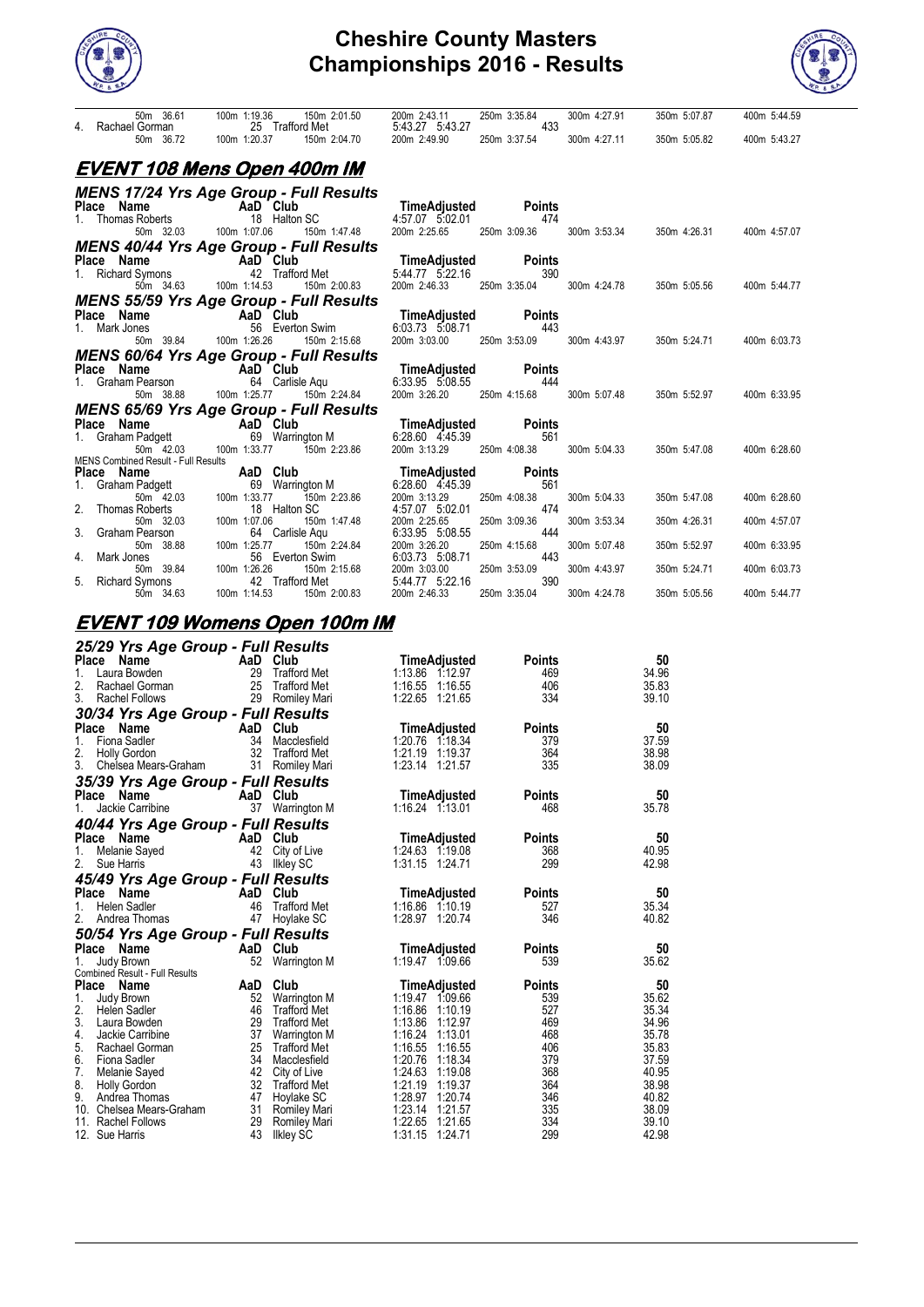



# **EVENT 110 Mens Open 100m IM**

| 17/24 Yrs Age Group - Full Results                                 |                                     |                                          |                      |                |
|--------------------------------------------------------------------|-------------------------------------|------------------------------------------|----------------------|----------------|
| Place<br>Name<br>1.<br>Scott Helsby                                | AaD Club<br>18 Romiley Mari         | TimeAdjusted<br>1:05.60 1:06.69          | <b>Points</b><br>438 | 50<br>28.99    |
|                                                                    |                                     |                                          |                      |                |
| 30/34 Yrs Age Group - Full Results<br>Place Name                   | AaD Club                            | TimeAdjusted                             | <b>Points</b>        | 50             |
| <b>James Barwick</b><br>1.                                         | 34 East Leeds S                     | 1:09.67 1:07.58                          | 421                  | 30.87          |
|                                                                    |                                     |                                          |                      |                |
| 35/39 Yrs Age Group - Full Results<br>AaD<br>Place<br>Name         | Club                                | <b>TimeAdjusted</b>                      | <b>Points</b>        | 50             |
| Philip Woods<br>38<br>1.                                           | Warrington M                        | 1:07.56 1:04.41                          | 486                  | 31.85          |
| 37<br>Attiqur Rehman                                               | <b>Trafford Met</b>                 | 1:30.71<br>1:26.87                       | 198                  | 41.66          |
|                                                                    |                                     |                                          |                      |                |
| 40/44 Yrs Age Group - Full Results<br>AaD                          | Club                                |                                          |                      |                |
| Place<br>Name                                                      |                                     | TimeAdjusted                             | <b>Points</b>        | 50             |
| <b>Richard Symons</b><br>1.                                        | 42 Trafford Met                     | 1:11.08 1:06.42                          | 443                  | 32.74          |
| 45/49 Yrs Age Group - Full Results                                 |                                     |                                          |                      |                |
| AaD<br>Place<br>Name                                               | Club                                | TimeAdjusted                             | <b>Points</b>        | 50             |
| Euan Henderson<br>45                                               | <b>Trafford Met</b>                 | 1.17.78 1.11.46                          | 356                  | 35.69          |
| 50/54 Yrs Age Group - Full Results                                 |                                     |                                          |                      |                |
| Place Name                                                         | AaD Club                            | <b>TimeAdjusted</b>                      | <b>Points</b>        | 50             |
| <b>Phil Thomas</b><br>1.<br>54                                     | Manchester T                        | 1:22.79 1:11.45                          | 356                  | 39.37          |
| 2.<br>54<br><b>Nick Davies</b>                                     | Macclesfield                        | 1:38.02 1:24.60                          | 214                  | 44.80          |
| 53<br><b>Tony Shenton</b>                                          | Macclesfield                        | DQ                                       |                      |                |
| 53<br>Russell Mason                                                | Warrington M                        | DQ                                       |                      |                |
| 55/59 Yrs Age Group - Full Results                                 |                                     |                                          |                      |                |
| Name<br>AaD<br>Place                                               | Club                                | TimeAdjusted                             | <b>Points</b>        | 50             |
| Mark Jones<br>56                                                   | Everton Swim                        | 1:19.37 1:07.36                          | 425                  | 38.52          |
| <b>Combined Result - Full Results</b>                              |                                     |                                          |                      |                |
| Place<br>AaD<br>Name                                               | Club                                | TimeAdjusted                             | <b>Points</b>        | 50             |
| 38<br>1.<br><b>Philip Woods</b>                                    | Warrington M                        | 1:07.56<br>1:04.41                       | 486                  | 31.85          |
| 2.<br>42<br><b>Richard Symons</b>                                  | <b>Trafford Met</b>                 | 1:11.08<br>1:06.42                       | 443                  | 32.74          |
| 3.<br>18<br>Scott Helsby                                           | Romiley Mari                        | 1:05.60<br>1:06.69                       | 438                  | 28.99          |
| 4.<br>56<br>Mark Jones                                             | Everton Swim                        | 1:19.37<br>1:07.36                       | 425                  | 38.52          |
| 5.<br>34<br><b>James Barwick</b><br>6.<br>54<br><b>Phil Thomas</b> | <b>East Leeds S</b>                 | 1:09.67<br>1:07.58<br>1:22.79<br>1:11.45 | 421<br>356           | 30.87<br>39.37 |
| 7.<br>45<br>Euan Henderson                                         | Manchester T<br><b>Trafford Met</b> | 1:17.78<br>1:11.46                       | 356                  | 35.69          |
| 8.<br>54<br><b>Nick Davies</b>                                     | Macclesfield                        | 1:38.02<br>1:24.60                       | 214                  | 44.80          |
| 9.<br>37<br>Attigur Rehman                                         | <b>Trafford Met</b>                 | 1:30.71<br>1:26.87                       | 198                  | 41.66          |

#### **EVENT 111 Womens Open 50m Butterfly**

|          |                                                                                                  |                                                                                                                                                                                                                                                                                                                                                                                                                                                                                                                                                                                                                                                                                                       |                                                                                                                                     | <b>Points</b>                                                                                                                                                                                                                                                     |
|----------|--------------------------------------------------------------------------------------------------|-------------------------------------------------------------------------------------------------------------------------------------------------------------------------------------------------------------------------------------------------------------------------------------------------------------------------------------------------------------------------------------------------------------------------------------------------------------------------------------------------------------------------------------------------------------------------------------------------------------------------------------------------------------------------------------------------------|-------------------------------------------------------------------------------------------------------------------------------------|-------------------------------------------------------------------------------------------------------------------------------------------------------------------------------------------------------------------------------------------------------------------|
| 29       | Chesterfield                                                                                     | 32.17                                                                                                                                                                                                                                                                                                                                                                                                                                                                                                                                                                                                                                                                                                 | 31.78                                                                                                                               | 451                                                                                                                                                                                                                                                               |
|          |                                                                                                  |                                                                                                                                                                                                                                                                                                                                                                                                                                                                                                                                                                                                                                                                                                       |                                                                                                                                     | 396                                                                                                                                                                                                                                                               |
|          |                                                                                                  |                                                                                                                                                                                                                                                                                                                                                                                                                                                                                                                                                                                                                                                                                                       |                                                                                                                                     | 339                                                                                                                                                                                                                                                               |
|          |                                                                                                  |                                                                                                                                                                                                                                                                                                                                                                                                                                                                                                                                                                                                                                                                                                       |                                                                                                                                     |                                                                                                                                                                                                                                                                   |
| AaD      | Club                                                                                             |                                                                                                                                                                                                                                                                                                                                                                                                                                                                                                                                                                                                                                                                                                       |                                                                                                                                     | <b>Points</b>                                                                                                                                                                                                                                                     |
| 33       |                                                                                                  | 30.99                                                                                                                                                                                                                                                                                                                                                                                                                                                                                                                                                                                                                                                                                                 | 30.18                                                                                                                               | 527                                                                                                                                                                                                                                                               |
| 31       |                                                                                                  | 34.95                                                                                                                                                                                                                                                                                                                                                                                                                                                                                                                                                                                                                                                                                                 | 34.29                                                                                                                               | 359                                                                                                                                                                                                                                                               |
| -34      | Macclesfield                                                                                     | 36.59                                                                                                                                                                                                                                                                                                                                                                                                                                                                                                                                                                                                                                                                                                 | 35.49                                                                                                                               | 324                                                                                                                                                                                                                                                               |
|          |                                                                                                  |                                                                                                                                                                                                                                                                                                                                                                                                                                                                                                                                                                                                                                                                                                       |                                                                                                                                     | 298                                                                                                                                                                                                                                                               |
|          |                                                                                                  |                                                                                                                                                                                                                                                                                                                                                                                                                                                                                                                                                                                                                                                                                                       |                                                                                                                                     |                                                                                                                                                                                                                                                                   |
|          |                                                                                                  |                                                                                                                                                                                                                                                                                                                                                                                                                                                                                                                                                                                                                                                                                                       |                                                                                                                                     | <b>Points</b>                                                                                                                                                                                                                                                     |
| 37       | <b>Warrington M</b>                                                                              | 36.06                                                                                                                                                                                                                                                                                                                                                                                                                                                                                                                                                                                                                                                                                                 | 34.53                                                                                                                               | 351                                                                                                                                                                                                                                                               |
| 36       |                                                                                                  |                                                                                                                                                                                                                                                                                                                                                                                                                                                                                                                                                                                                                                                                                                       | 34.73                                                                                                                               | 345                                                                                                                                                                                                                                                               |
|          |                                                                                                  |                                                                                                                                                                                                                                                                                                                                                                                                                                                                                                                                                                                                                                                                                                       |                                                                                                                                     |                                                                                                                                                                                                                                                                   |
|          |                                                                                                  |                                                                                                                                                                                                                                                                                                                                                                                                                                                                                                                                                                                                                                                                                                       |                                                                                                                                     | Points                                                                                                                                                                                                                                                            |
|          |                                                                                                  |                                                                                                                                                                                                                                                                                                                                                                                                                                                                                                                                                                                                                                                                                                       |                                                                                                                                     | 418                                                                                                                                                                                                                                                               |
|          |                                                                                                  |                                                                                                                                                                                                                                                                                                                                                                                                                                                                                                                                                                                                                                                                                                       |                                                                                                                                     |                                                                                                                                                                                                                                                                   |
|          |                                                                                                  |                                                                                                                                                                                                                                                                                                                                                                                                                                                                                                                                                                                                                                                                                                       |                                                                                                                                     | <b>Points</b>                                                                                                                                                                                                                                                     |
|          |                                                                                                  |                                                                                                                                                                                                                                                                                                                                                                                                                                                                                                                                                                                                                                                                                                       |                                                                                                                                     | 508                                                                                                                                                                                                                                                               |
|          |                                                                                                  |                                                                                                                                                                                                                                                                                                                                                                                                                                                                                                                                                                                                                                                                                                       |                                                                                                                                     | 319                                                                                                                                                                                                                                                               |
|          |                                                                                                  |                                                                                                                                                                                                                                                                                                                                                                                                                                                                                                                                                                                                                                                                                                       |                                                                                                                                     | 321                                                                                                                                                                                                                                                               |
|          |                                                                                                  |                                                                                                                                                                                                                                                                                                                                                                                                                                                                                                                                                                                                                                                                                                       |                                                                                                                                     | 284                                                                                                                                                                                                                                                               |
|          |                                                                                                  |                                                                                                                                                                                                                                                                                                                                                                                                                                                                                                                                                                                                                                                                                                       |                                                                                                                                     |                                                                                                                                                                                                                                                                   |
|          |                                                                                                  |                                                                                                                                                                                                                                                                                                                                                                                                                                                                                                                                                                                                                                                                                                       |                                                                                                                                     | Points                                                                                                                                                                                                                                                            |
|          |                                                                                                  |                                                                                                                                                                                                                                                                                                                                                                                                                                                                                                                                                                                                                                                                                                       |                                                                                                                                     | 567                                                                                                                                                                                                                                                               |
|          |                                                                                                  |                                                                                                                                                                                                                                                                                                                                                                                                                                                                                                                                                                                                                                                                                                       |                                                                                                                                     | 525                                                                                                                                                                                                                                                               |
|          |                                                                                                  |                                                                                                                                                                                                                                                                                                                                                                                                                                                                                                                                                                                                                                                                                                       |                                                                                                                                     |                                                                                                                                                                                                                                                                   |
|          |                                                                                                  |                                                                                                                                                                                                                                                                                                                                                                                                                                                                                                                                                                                                                                                                                                       |                                                                                                                                     |                                                                                                                                                                                                                                                                   |
|          |                                                                                                  |                                                                                                                                                                                                                                                                                                                                                                                                                                                                                                                                                                                                                                                                                                       |                                                                                                                                     | <b>Points</b>                                                                                                                                                                                                                                                     |
|          |                                                                                                  |                                                                                                                                                                                                                                                                                                                                                                                                                                                                                                                                                                                                                                                                                                       |                                                                                                                                     | 711                                                                                                                                                                                                                                                               |
|          |                                                                                                  |                                                                                                                                                                                                                                                                                                                                                                                                                                                                                                                                                                                                                                                                                                       |                                                                                                                                     | <b>Points</b>                                                                                                                                                                                                                                                     |
|          |                                                                                                  |                                                                                                                                                                                                                                                                                                                                                                                                                                                                                                                                                                                                                                                                                                       |                                                                                                                                     | 711                                                                                                                                                                                                                                                               |
|          |                                                                                                  |                                                                                                                                                                                                                                                                                                                                                                                                                                                                                                                                                                                                                                                                                                       |                                                                                                                                     | 567                                                                                                                                                                                                                                                               |
|          |                                                                                                  |                                                                                                                                                                                                                                                                                                                                                                                                                                                                                                                                                                                                                                                                                                       |                                                                                                                                     | 527                                                                                                                                                                                                                                                               |
| 52       |                                                                                                  | 34.47                                                                                                                                                                                                                                                                                                                                                                                                                                                                                                                                                                                                                                                                                                 | 30.22                                                                                                                               | 525                                                                                                                                                                                                                                                               |
|          |                                                                                                  | 33.45                                                                                                                                                                                                                                                                                                                                                                                                                                                                                                                                                                                                                                                                                                 |                                                                                                                                     | 508                                                                                                                                                                                                                                                               |
| 46       | Trafford Met                                                                                     |                                                                                                                                                                                                                                                                                                                                                                                                                                                                                                                                                                                                                                                                                                       | 30.55                                                                                                                               |                                                                                                                                                                                                                                                                   |
| 29       | Chesterfield                                                                                     | 32.17                                                                                                                                                                                                                                                                                                                                                                                                                                                                                                                                                                                                                                                                                                 | 31.78                                                                                                                               | 451                                                                                                                                                                                                                                                               |
| 43       | Chesterfield                                                                                     | 35.07                                                                                                                                                                                                                                                                                                                                                                                                                                                                                                                                                                                                                                                                                                 | 32.59                                                                                                                               | 418                                                                                                                                                                                                                                                               |
| 29       | Trafford Met                                                                                     | 33.60                                                                                                                                                                                                                                                                                                                                                                                                                                                                                                                                                                                                                                                                                                 | 33.19                                                                                                                               | 396                                                                                                                                                                                                                                                               |
| 31<br>37 | Romiley Mari<br>Warrington M                                                                     | 34.95<br>36.06                                                                                                                                                                                                                                                                                                                                                                                                                                                                                                                                                                                                                                                                                        | 34.29<br>34.53                                                                                                                      | 359<br>351                                                                                                                                                                                                                                                        |
|          | 29<br>25<br>30<br>AaD<br>46<br>47<br>49<br>AaD<br>51<br>52<br>AaD<br>56<br>AaD<br>56<br>51<br>33 | 25/29 Yrs Age Group - Full Results<br>AaD Club<br><b>Trafford Met</b><br>Trafford Met<br>30/34 Yrs Age Group - Full Results<br><b>Trafford Met</b><br>Romiley Mari<br>Macclesfield<br>35/39 Yrs Age Group - Full Results<br>AaD Club<br>Southport SC<br>40/44 Yrs Age Group - Full Results<br>AaD Club<br>43 Chesterfield<br>45/49 Yrs Age Group - Full Results<br>Club<br><b>Trafford Met</b><br>Hoylake SC<br><b>Trafford Met</b><br>45 Redditch SC<br>50/54 Yrs Age Group - Full Results<br>Club<br><b>East Leeds S</b><br><b>Warrington M</b><br>55/59 Yrs Age Group - Full Results<br>Club<br>Carlisle Aqu<br>Club<br>Carlisle Agu<br><b>East Leeds S</b><br><b>Trafford Met</b><br>Warrington M | 33.60<br>34.96<br>37.05<br>36.11<br>35.07<br>33.45<br>39.30<br>39.72<br>40.36<br>33.34<br>34.47<br>32.18<br>32.18<br>33.34<br>30.99 | TimeAdjusted<br>33.19<br>34.96<br>TimeAdjusted<br>36.48<br>TimeAdjusted<br>TimeAdjusted<br>32.59<br>TimeAdjusted<br>30.55<br>35.67<br>35.58<br>37.08<br><b>TimeAdiusted</b><br>29.44<br>30.22<br>TimeAdjusted<br>27.31<br>TimeAdjusted<br>27.31<br>29.44<br>30.18 |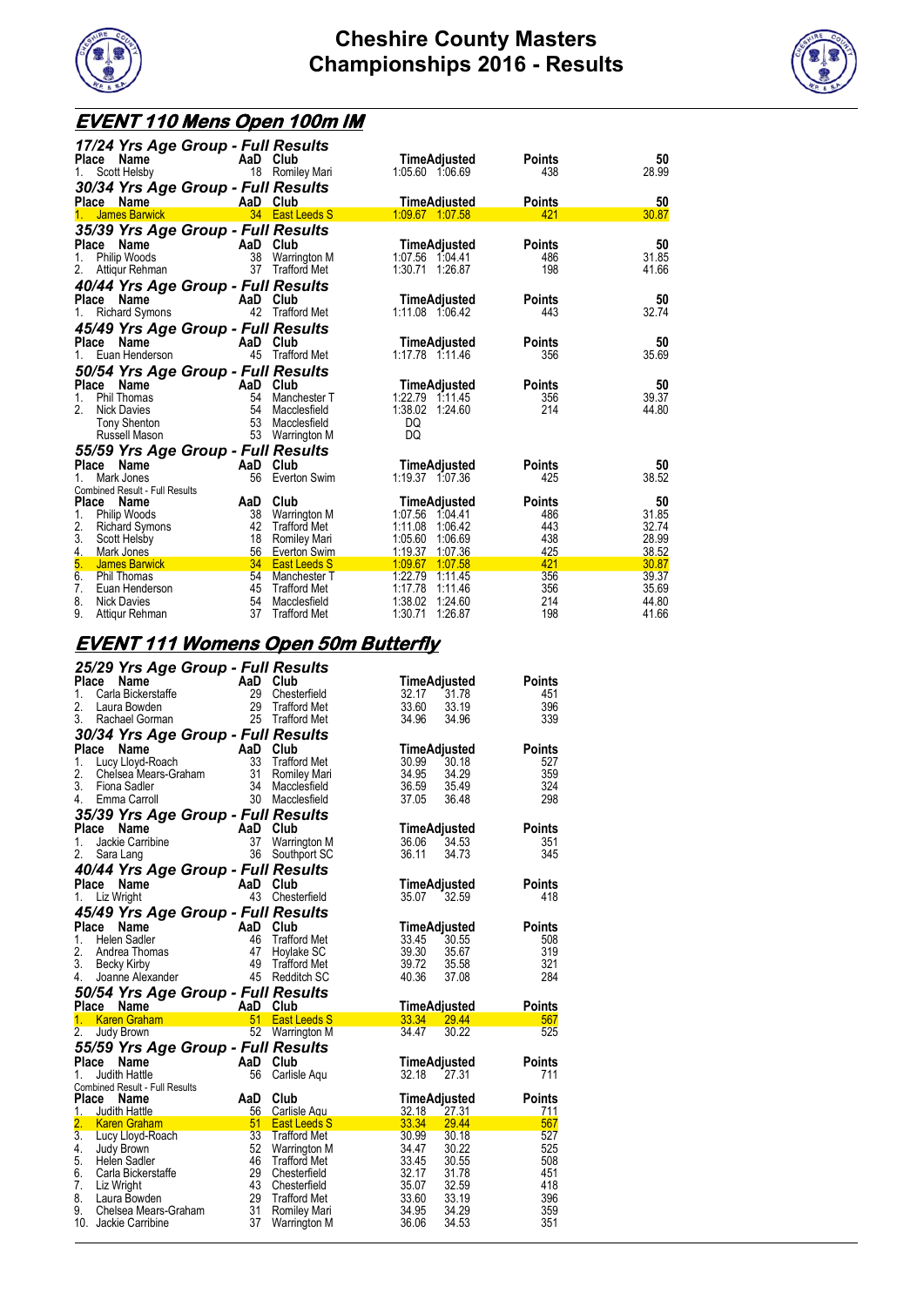



| 11. Sara Lang        |    |              | 36.11                                                                                                    | 34.73 | 345 |
|----------------------|----|--------------|----------------------------------------------------------------------------------------------------------|-------|-----|
| 12. Rachael Gorman   |    |              | 34.96                                                                                                    | 34.96 | 339 |
| 13. Fiona Sadler     | 34 | Macclesfield | 36.59                                                                                                    | 35.49 | 324 |
| 14. Becky Kirby      |    |              | 39.72                                                                                                    | 35.58 | 321 |
| 15. Andrea Thomas    |    |              | 39.30                                                                                                    | 35.67 | 319 |
| 16. Emma Carroll     |    |              | 37.05                                                                                                    | 36.48 | 298 |
| 17. Joanne Alexander |    |              | 40.36                                                                                                    | 37.08 | 284 |
|                      |    |              | Southport SC<br>25 Trafford Met<br>49 Trafford Met<br>47 Hoylake SC<br>30 Macclesfield<br>45 Redditch SC |       |     |

### **EVENT 112 Mens Open 50m Butterfly**

|                           |                                        | 17/24 Yrs Age Group - Full Results                                                                                                                                                                                   |                                            |                     |                       |                      |
|---------------------------|----------------------------------------|----------------------------------------------------------------------------------------------------------------------------------------------------------------------------------------------------------------------|--------------------------------------------|---------------------|-----------------------|----------------------|
| Place                     | Name                                   | <b>AaD Club</b><br>18 Romil<br>18 Halton                                                                                                                                                                             |                                            | <b>TimeAdjusted</b> |                       | Points               |
| 1.<br>2.                  | Scott Helsby                           |                                                                                                                                                                                                                      | Romiley Mari<br>18 Halton SC               | 27.82<br>30.24      | 28.28                 | 458<br>356           |
|                           | Thomas Roberts                         |                                                                                                                                                                                                                      |                                            |                     | 30.74                 |                      |
| Place                     | Name                                   | 25/29 Yrs Age Group - Full Results                                                                                                                                                                                   |                                            | TimeAdjusted        |                       | <b>Points</b>        |
| 1.                        | Daniel Korcz                           | $\begin{array}{cc}\n\text{AaD} & \text{Club} \\ \text{27} & \text{Traffo} \\ \text{3} & \text{28} & \text{Traffo}\n\end{array}$                                                                                      | <b>Trafford Met</b>                        | 26.95               | 26.79                 | 538                  |
| 2.                        | Daniel Burrows                         |                                                                                                                                                                                                                      | 28 Trafford Met                            | 29.46               | 29.20                 | 416                  |
|                           |                                        | 30/34 Yrs Age Group - Full Results                                                                                                                                                                                   |                                            |                     |                       |                      |
| Place Name                |                                        | <b>Comparison Stephen Barton</b><br>Stephen Barton<br>Simon Howe 32 Traffo                                                                                                                                           |                                            | <b>TimeAdjusted</b> |                       | <b>Points</b>        |
| 1.                        |                                        |                                                                                                                                                                                                                      | 34 Trafford Met                            | 29.18               | 28.30                 | 457                  |
| 2.                        |                                        |                                                                                                                                                                                                                      | 32 Trafford Met                            | 31.18               | 30.48                 | 365                  |
|                           |                                        | 35/39 Yrs Age Group - Full Results                                                                                                                                                                                   |                                            |                     |                       |                      |
| Place Name<br>1.          |                                        | Comment of the Manusov Community Central City<br>Attiqur Rehman 37 Trafford Met<br>Benjamin Collier 38 Marple SC                                                                                                     |                                            | 39.77               | TimeAdjusted<br>38.09 | <b>Points</b><br>187 |
| 2.                        |                                        |                                                                                                                                                                                                                      |                                            | 43.60               | 41.56                 | 144                  |
|                           |                                        | 40/44 Yrs Age Group - Full Results                                                                                                                                                                                   |                                            |                     |                       |                      |
| Place Name                |                                        | For Cup<br>And Club<br>41 Warrin<br>41 Warrin<br>42 Marrin<br>42 Macd<br>42 Traffo<br>42 Horwin<br>42 Horwin<br>20 Macd<br>42 Horwin<br>20 Macd<br>42 Horwin<br>42 Horston<br>42 Horston<br>42 Horston<br>42 Horston |                                            |                     | TimeAdjusted          | <b>Points</b>        |
| 1.                        | David Rees                             |                                                                                                                                                                                                                      | Stalybridge                                | 27.29               | 25.36                 | 635                  |
| 2.                        | Graeme Atherton                        |                                                                                                                                                                                                                      | Warrington M                               | 27.95               | 26.26                 | 572                  |
|                           | 3. Christopher Rix                     |                                                                                                                                                                                                                      | Warrington M                               | 28.41               | 26.82                 | 537                  |
| 5. Daniel Harle           | 4. Richard Symons                      |                                                                                                                                                                                                                      | <b>Trafford Met</b><br>Macclesfield        | 29.53<br>31.56      | 27.59<br>29.49        | 493<br>403           |
| 6.                        | Mark Slater                            |                                                                                                                                                                                                                      | Trafford Met                               | 33.39               | 31.20                 | 341                  |
| 7.                        | Chris Rolle                            |                                                                                                                                                                                                                      | 42 Horwich Leis                            | 34.14               | 31.90                 | 319                  |
|                           |                                        | 45/49 Yrs Age Group - Full Results                                                                                                                                                                                   |                                            |                     |                       |                      |
| Place Name                |                                        | AaD<br>AaD<br>48<br>48<br>48<br>49<br>47<br>49<br>48<br>47                                                                                                                                                           | Club                                       |                     | TimeAdjusted          | <b>Points</b>        |
| 1.                        | <b>Garry Vickers</b>                   |                                                                                                                                                                                                                      | 48 Horwich Leis                            | 31.13               | 28.07                 | 468                  |
| 2.<br>3.                  | Martin Goff<br>Steve Metcalfe          |                                                                                                                                                                                                                      | Romiley Mari<br><b>Trafford Met</b>        | 31.29<br>31.61      | 28.21<br>28.31        | 461<br>456           |
| 4. Philip Croxall         |                                        |                                                                                                                                                                                                                      | Colne SC                                   | 33.79               | 30.67                 | 359                  |
| 5. Oggy East              |                                        |                                                                                                                                                                                                                      | Arfon                                      | 37.90               | 33.95                 | 264                  |
| 6.                        | lan Griffiths                          |                                                                                                                                                                                                                      | Trafford Met                               | 40.59               | 36.60                 | 211                  |
| 7.                        | Clive Smith                            |                                                                                                                                                                                                                      | 47 Etwall Eagle                            | 40.80               | 37.03                 | 204                  |
|                           |                                        | 50/54 Yrs Age Group - Full Results                                                                                                                                                                                   |                                            |                     |                       |                      |
| Place Name                |                                        | <b>AaD</b> Club                                                                                                                                                                                                      |                                            | <b>TimeAdjusted</b> | <b>Points</b>         | -780                 |
|                           |                                        |                                                                                                                                                                                                                      |                                            |                     |                       |                      |
| 1.                        |                                        | David Emerson<br>David Emerson<br>24 Fast Leeds S                                                                                                                                                                    |                                            |                     |                       |                      |
| 2.<br>3.                  |                                        |                                                                                                                                                                                                                      | TimeAdjusted<br>27.44 23.68<br>28.20 24.34 | 29.13               | 25.91                 | 718<br>595           |
| 4.                        |                                        |                                                                                                                                                                                                                      |                                            | 30.76               | 26.76                 | 540                  |
|                           |                                        | Alec Johnson<br>Christopher Willcock<br>Russell Mason<br>Russell Mason<br>53 Warrington M<br>55/59 Yrs Age Group - Full Results                                                                                      |                                            |                     |                       |                      |
| Place Name                |                                        |                                                                                                                                                                                                                      |                                            |                     | TimeAdjusted          | <b>Points</b>        |
| 1.                        | Gerry Kelleher                         |                                                                                                                                                                                                                      | Warrington M                               | 34.54               | 28.79                 | 434                  |
| 2.                        | Mark Jones                             |                                                                                                                                                                                                                      | Everton Swim                               | 37.26               | 31.62                 | 327                  |
| 3.                        | David Eddowes                          | AaD Club<br>AaD Club<br>58 Warrir<br>56 Evertd<br>57 Borou<br>57                                                                                                                                                     | Borough of K                               | 43.78               | 36.83                 | 207                  |
|                           |                                        | 65/69 Yrs Age Group - Full Results                                                                                                                                                                                   |                                            |                     |                       |                      |
| Place Name<br>1.          | Derek Booth                            | AaD Club                                                                                                                                                                                                             | 67 Warrington M                            | 38.95               | TimeAdjusted<br>29.40 | <b>Points</b><br>407 |
|                           |                                        |                                                                                                                                                                                                                      |                                            |                     |                       |                      |
|                           |                                        |                                                                                                                                                                                                                      |                                            |                     | TimeAdjusted          | <b>Points</b>        |
| 1.                        | Neil Mackinnon                         | <b>75/79 Yrs Age Group - Full Results<br/>Place Name AaD Club<br/>1. Neil Mackinnon 1. Trafford Met</b><br>75                                                                                                        | Trafford Met                               | 34.34               | 22.86                 | 867                  |
|                           | Combined Result - Full Results         |                                                                                                                                                                                                                      |                                            |                     |                       |                      |
| <b>Place</b>              | Name                                   | AaD                                                                                                                                                                                                                  | Club                                       | TimeAdjusted        |                       | <b>Points</b>        |
| 1.<br>2.                  | Neil Mackinnon<br><b>David Emerson</b> | 75<br>54                                                                                                                                                                                                             | <b>Trafford Met</b><br><b>East Leeds S</b> | 34.34<br>27.44      | <u>22.86</u><br>23.68 | 867<br>780           |
| 3.                        | Alec Johnson                           | 54                                                                                                                                                                                                                   | Trafford Met                               | 28.20               | 24.34                 | 718                  |
| 4.                        | David Rees                             | 43                                                                                                                                                                                                                   | Stalybridge                                | 27.29               | 25.36                 | 635                  |
| 5.                        | Christopher Willcock                   | 50                                                                                                                                                                                                                   | City of Manc                               | 29.13               | 25.91                 | 595                  |
| 6.<br>7.                  | Graeme Atherton<br>Russell Mason       | 41<br>53                                                                                                                                                                                                             | Warrington M<br>Warrington M               | 27.95<br>30.76      | 26.26<br>26.76        | 572<br>540           |
| 8.                        | Daniel Korcz                           | 27                                                                                                                                                                                                                   | <b>Trafford Met</b>                        | 26.95               | 26.79                 | 538                  |
| 9.                        | Christopher Rix                        | 40                                                                                                                                                                                                                   | Warrington M                               | 28.41               | 26.82                 | 537                  |
|                           | 10. Richard Symons                     | 42                                                                                                                                                                                                                   | Trafford Met                               | 29.53               | 27.59                 | 493                  |
| 11.<br>12. Martin Goff    | <b>Garry Vickers</b>                   | 48<br>48                                                                                                                                                                                                             | Horwich Leis<br>Romiley Mari               | 31.13<br>31.29      | 28.07<br>28.21        | 468<br>461           |
| 13. Scott Helsby          |                                        | 18                                                                                                                                                                                                                   | Romiley Mari                               | 27.82               | 28.28                 | 458                  |
|                           | 14. Stephen Barton                     | 34                                                                                                                                                                                                                   | <b>Trafford Met</b>                        | 29.18               | 28.30                 | 457                  |
|                           | 15. Steve Metcalfe                     | 49                                                                                                                                                                                                                   | <b>Trafford Met</b>                        | 31.61               | 28.31                 | 456                  |
| 17.                       | 16. Gerry Kelleher<br>Daniel Burrows   | 58<br>28                                                                                                                                                                                                             | Warrington M<br><b>Trafford Met</b>        | 34.54<br>29.46      | 28.79<br>29.20        | 434<br>416           |
| 18. Derek Booth           |                                        | 67                                                                                                                                                                                                                   | Warrington M                               | 38.95               | 29.40                 | 407                  |
| 19. Daniel Harle          |                                        | 42                                                                                                                                                                                                                   | Macclesfield                               | 31.56               | 29.49                 | 403                  |
| 20. Simon Howe            |                                        | 32                                                                                                                                                                                                                   | Trafford Met                               | 31.18               | 30.48                 | 365                  |
| 21. Philip Croxall<br>22. | Thomas Roberts                         | 47<br>18                                                                                                                                                                                                             | Colne SC<br><b>Halton SC</b>               | 33.79               | 30.67                 | 359                  |
| 23. Mark Slater           |                                        | 42                                                                                                                                                                                                                   | Trafford Met                               | 30.24<br>33.39      | 30.74<br>31.20        | 356<br>341           |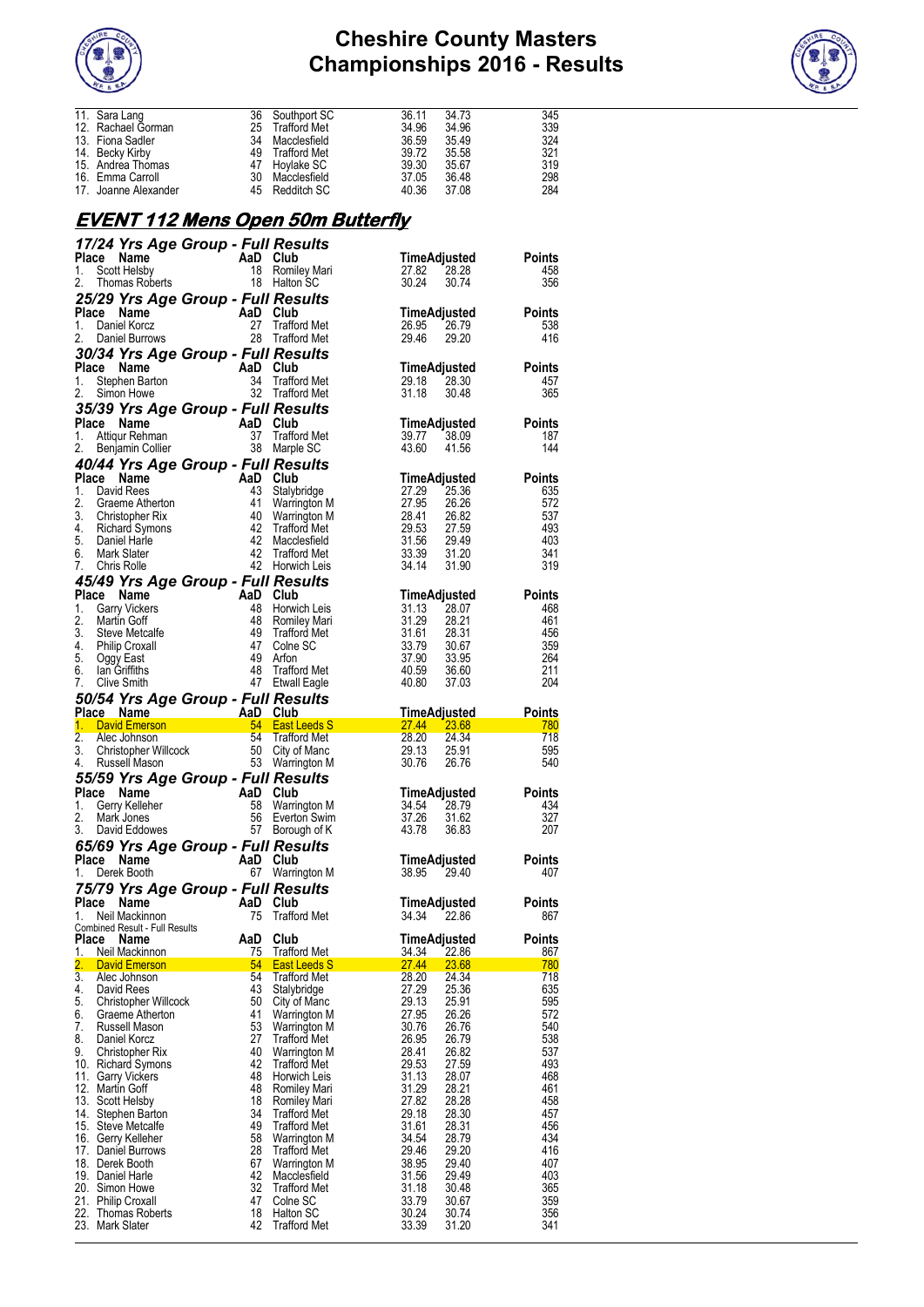



| 24. Mark Jones<br>56<br>37.26<br>31.62<br>327<br>Everton Swim<br>25. Chris Rolle<br>42<br>34.14<br>31.90<br>319<br>Horwich Leis<br>26. Oggy East<br>49<br>37.90<br>264<br>Arfon<br>33.95<br>48<br>40.59<br>211<br>27. Ian Griffiths<br>Trafford Met<br>36.60<br>28. David Eddowes<br>57<br>43.78<br>36.83<br>207<br>Borough of K<br>47<br>29. Clive Smith<br>40.80<br>37.03<br>204<br>Etwall Eagle<br>37<br>39.77<br>38.09<br>187<br>30. Attiqur Rehman<br><b>Trafford Met</b><br>38<br>43.60<br>41.56<br>144<br>31. Benjamin Collier<br>Marple SC<br><u>EVENT 113 Womens Open 50m Freestyle</u><br>25/29 Yrs Age Group - Full Results<br>Place Name<br>AaD Club<br>TimeAdjusted<br><b>Points</b><br>29 Chesterfield<br>474<br>1.<br>Carla Bickerstaffe<br>30.17 29.80<br>30/34 Yrs Age Group - Full Results<br>Place Name<br>Compared the Main Club<br>Lucy Lloyd-Roach 33 Traffor<br>Chelsea Mears-Graham 31 Romile<br>Fiona Sadler 34 Maccle<br>Emma Carroll 30 Maccle<br>TimeAdjusted<br><b>Points</b><br>1.<br>29.72<br>28.94<br>517<br>Trafford Met<br>31.43<br>427<br>2.<br>30.84<br>Romiley Mari<br>31.31<br>32.28<br>408<br>3.<br>Macclesfield<br>30 Macclesfield<br>34.45<br>321<br>4. Emma Carroll<br>33.92<br>35/39 Yrs Age Group - Full Results<br>Place Name<br>$\begin{array}{cc}\n\overrightarrow{AD} & \overrightarrow{Club} \\ 37 & \overrightarrow{Warri}\n\end{array}$<br>TimeAdjusted<br><b>Points</b><br>1.<br>Jackie Carribine<br>Warrington M<br>31.88<br>30.53<br>441<br>36 Trafford Met<br>247<br>2.<br>Nicola Rodgers<br>38.46<br>37.00<br>40/44 Yrs Age Group - Full Results<br>Place Name<br>AaD Club<br>TimeAdjusted<br><b>Points</b><br>Liz Wright<br>43<br>31.07<br>1.<br>Chesterfield<br>28.87<br>521<br>43 Ilkley SC<br>2.<br>Sue Harris<br>34.56<br>32.12<br>378<br>45/49 Yrs Age Group - Full Results<br>Place Name<br>$\begin{array}{c}\n\text{AaD} \quad \text{Club} \\ 46 \quad \text{Traffor} \\ 45 \quad \text{Sub } 16 \\ 49 \quad \text{Traffor} \\ \text{if} \\ 47 \quad \text{Howlab}\n\end{array}$<br>TimeAdjusted<br><b>Points</b><br>29.00<br>1.<br>Helen Sadler<br><b>Trafford Met</b><br>26.48<br>676<br>2.<br>30.21<br>586<br>Sub 160 Mast<br>27.76<br>Nicola Latty<br>3.<br>35.47<br>391<br><b>Trafford Met</b><br>31.77<br>Becky Kirby<br>47 Hoylake SC<br>37.08<br>Andrea Thomas<br>33.65<br>329<br>50/54 Yrs Age Group - Full Results<br>Place Name<br>AaD Club<br><u>TimeAdjusted</u><br><b>Points</b><br><b>Example Transformation of the Control of the Control of the Control of the Control of the Control of the Control of the Control of the Control of the Control of the Control of the Control of the Control of the Control of </b><br>51 East Leeds S<br>29.98 26.48<br>676<br>52<br>631<br>30.90<br>27.09<br>Warrington M<br>54<br>Warrington M<br>36.74<br>31.71<br>393<br>51 Trafford Met<br>47.05<br>174<br>4. Lucinda Summers<br>41.55<br>55/59 Yrs Age Group - Full Results<br>Place Name<br>$\begin{array}{c}\n\text{AaD} \\ 56 \\ 55\n\end{array}$<br>Club<br>TimeAdjusted<br><b>Points</b><br>25.65<br>Judith Hattle<br>Carlisle Aqu<br>30.22<br>743<br>55<br>31.74<br>625<br><b>Frances West</b><br>27.17<br>Macclesfield<br>469<br>56<br>35.23<br>29.90<br><b>Christine Daly</b><br>Barrow Long<br>Combined Result - Full Results<br>Place Name<br>AaD<br>Club<br><b>Points</b><br>TimeAdjusted<br>Judith Hattle<br>56<br>Carlisle Aqu<br>30.22 25.65<br>743<br>46<br><b>Trafford Met</b><br>29.00<br>Helen Sadler<br>26.48<br>676<br>$\frac{29.00}{29.98}$<br>Helen Sadier<br><b>Karen Graham</b><br>Judy Brown 62<br>3.<br>East Leeds S<br><b>26.48</b><br>676<br>30.90<br>631<br>27.09<br>Judy Brown<br>Warrington M<br>55<br>31.74<br>625<br><b>Frances West</b><br>Macclesfield<br>27.17<br>45 Sub 160 Mast<br>30.21<br>586<br>6. Nicola Latty<br>27.76<br>7. Liz Wright<br>43<br>Chesterfield<br>28.87<br>521<br>31.07<br>33<br>Lucy Lloyd-Roach<br><b>Trafford Met</b><br>29.72<br>28.94<br>517<br>29<br>474<br>Carla Bickerstaffe<br>Chesterfield<br>30.17<br>29.80<br>10. Christine Daly<br>56<br>35.23<br>29.90<br>469<br>Barrow Long<br>37<br>30.53<br>441<br>11. Jackie Carribine<br><b>Warrington M</b><br>31.88<br>31<br>427<br>12. Chelsea Mears-Graham<br>Romiley Mari<br>31.43<br>30.84<br>13. Fiona Sadler<br>34<br>32.28<br>31.31<br>408<br>Macclesfield<br>54<br>36.74<br>31.71<br>393<br>14. Carolyn Bailey<br>Warrington M<br>49<br>15. Becky Kirby<br>391<br><b>Trafford Met</b><br>35.47<br>31.77<br>43<br>16. Sue Harris<br>34.56<br>32.12<br>378<br><b>Ilkley SC</b><br>47<br>17. Andrea Thomas<br>Hoylake SC<br>37.08<br>33.65<br>329<br>30<br>18. Emma Carroll<br>33.92<br>321<br>Macclesfield<br>34.45<br>36<br><b>Trafford Met</b><br>37.00<br>247<br>19. Nicola Rodgers<br>38.46<br>51<br>41.55<br>174<br>20. Lucinda Summers<br><b>Trafford Met</b><br>47.05 |                  |  |  |  |
|-----------------------------------------------------------------------------------------------------------------------------------------------------------------------------------------------------------------------------------------------------------------------------------------------------------------------------------------------------------------------------------------------------------------------------------------------------------------------------------------------------------------------------------------------------------------------------------------------------------------------------------------------------------------------------------------------------------------------------------------------------------------------------------------------------------------------------------------------------------------------------------------------------------------------------------------------------------------------------------------------------------------------------------------------------------------------------------------------------------------------------------------------------------------------------------------------------------------------------------------------------------------------------------------------------------------------------------------------------------------------------------------------------------------------------------------------------------------------------------------------------------------------------------------------------------------------------------------------------------------------------------------------------------------------------------------------------------------------------------------------------------------------------------------------------------------------------------------------------------------------------------------------------------------------------------------------------------------------------------------------------------------------------------------------------------------------------------------------------------------------------------------------------------------------------------------------------------------------------------------------------------------------------------------------------------------------------------------------------------------------------------------------------------------------------------------------------------------------------------------------------------------------------------------------------------------------------------------------------------------------------------------------------------------------------------------------------------------------------------------------------------------------------------------------------------------------------------------------------------------------------------------------------------------------------------------------------------------------------------------------------------------------------------------------------------------------------------------------------------------------------------------------------------------------------------------------------------------------------------------------------------------------------------------------------------------------------------------------------------------------------------------------------------------------------------------------------------------------------------------------------------------------------------------------------------------------------------------------------------------------------------------------------------------------------------------------------------------------------------------------------------------------------------------------------------------------------------------------------------------------------------------------------------------------------------------------------------------------------------------------------------------------------------------------------------------------------------------------------------------------------------------------------------------------------------------------------------------------------------------------------------------------------------------------------------------------------------------------------------------------------------------------------------------------------------------------------------------------------------------------------------------------------------------------------------------------------------------------------------------------------------------------------------------------------------------------------------------------------------------------------------------------------------------------------------------------------------------------------------------------------|------------------|--|--|--|
|                                                                                                                                                                                                                                                                                                                                                                                                                                                                                                                                                                                                                                                                                                                                                                                                                                                                                                                                                                                                                                                                                                                                                                                                                                                                                                                                                                                                                                                                                                                                                                                                                                                                                                                                                                                                                                                                                                                                                                                                                                                                                                                                                                                                                                                                                                                                                                                                                                                                                                                                                                                                                                                                                                                                                                                                                                                                                                                                                                                                                                                                                                                                                                                                                                                                                                                                                                                                                                                                                                                                                                                                                                                                                                                                                                                                                                                                                                                                                                                                                                                                                                                                                                                                                                                                                                                                                                                                                                                                                                                                                                                                                                                                                                                                                                                                                                                                             |                  |  |  |  |
|                                                                                                                                                                                                                                                                                                                                                                                                                                                                                                                                                                                                                                                                                                                                                                                                                                                                                                                                                                                                                                                                                                                                                                                                                                                                                                                                                                                                                                                                                                                                                                                                                                                                                                                                                                                                                                                                                                                                                                                                                                                                                                                                                                                                                                                                                                                                                                                                                                                                                                                                                                                                                                                                                                                                                                                                                                                                                                                                                                                                                                                                                                                                                                                                                                                                                                                                                                                                                                                                                                                                                                                                                                                                                                                                                                                                                                                                                                                                                                                                                                                                                                                                                                                                                                                                                                                                                                                                                                                                                                                                                                                                                                                                                                                                                                                                                                                                             |                  |  |  |  |
|                                                                                                                                                                                                                                                                                                                                                                                                                                                                                                                                                                                                                                                                                                                                                                                                                                                                                                                                                                                                                                                                                                                                                                                                                                                                                                                                                                                                                                                                                                                                                                                                                                                                                                                                                                                                                                                                                                                                                                                                                                                                                                                                                                                                                                                                                                                                                                                                                                                                                                                                                                                                                                                                                                                                                                                                                                                                                                                                                                                                                                                                                                                                                                                                                                                                                                                                                                                                                                                                                                                                                                                                                                                                                                                                                                                                                                                                                                                                                                                                                                                                                                                                                                                                                                                                                                                                                                                                                                                                                                                                                                                                                                                                                                                                                                                                                                                                             |                  |  |  |  |
|                                                                                                                                                                                                                                                                                                                                                                                                                                                                                                                                                                                                                                                                                                                                                                                                                                                                                                                                                                                                                                                                                                                                                                                                                                                                                                                                                                                                                                                                                                                                                                                                                                                                                                                                                                                                                                                                                                                                                                                                                                                                                                                                                                                                                                                                                                                                                                                                                                                                                                                                                                                                                                                                                                                                                                                                                                                                                                                                                                                                                                                                                                                                                                                                                                                                                                                                                                                                                                                                                                                                                                                                                                                                                                                                                                                                                                                                                                                                                                                                                                                                                                                                                                                                                                                                                                                                                                                                                                                                                                                                                                                                                                                                                                                                                                                                                                                                             |                  |  |  |  |
|                                                                                                                                                                                                                                                                                                                                                                                                                                                                                                                                                                                                                                                                                                                                                                                                                                                                                                                                                                                                                                                                                                                                                                                                                                                                                                                                                                                                                                                                                                                                                                                                                                                                                                                                                                                                                                                                                                                                                                                                                                                                                                                                                                                                                                                                                                                                                                                                                                                                                                                                                                                                                                                                                                                                                                                                                                                                                                                                                                                                                                                                                                                                                                                                                                                                                                                                                                                                                                                                                                                                                                                                                                                                                                                                                                                                                                                                                                                                                                                                                                                                                                                                                                                                                                                                                                                                                                                                                                                                                                                                                                                                                                                                                                                                                                                                                                                                             |                  |  |  |  |
|                                                                                                                                                                                                                                                                                                                                                                                                                                                                                                                                                                                                                                                                                                                                                                                                                                                                                                                                                                                                                                                                                                                                                                                                                                                                                                                                                                                                                                                                                                                                                                                                                                                                                                                                                                                                                                                                                                                                                                                                                                                                                                                                                                                                                                                                                                                                                                                                                                                                                                                                                                                                                                                                                                                                                                                                                                                                                                                                                                                                                                                                                                                                                                                                                                                                                                                                                                                                                                                                                                                                                                                                                                                                                                                                                                                                                                                                                                                                                                                                                                                                                                                                                                                                                                                                                                                                                                                                                                                                                                                                                                                                                                                                                                                                                                                                                                                                             |                  |  |  |  |
|                                                                                                                                                                                                                                                                                                                                                                                                                                                                                                                                                                                                                                                                                                                                                                                                                                                                                                                                                                                                                                                                                                                                                                                                                                                                                                                                                                                                                                                                                                                                                                                                                                                                                                                                                                                                                                                                                                                                                                                                                                                                                                                                                                                                                                                                                                                                                                                                                                                                                                                                                                                                                                                                                                                                                                                                                                                                                                                                                                                                                                                                                                                                                                                                                                                                                                                                                                                                                                                                                                                                                                                                                                                                                                                                                                                                                                                                                                                                                                                                                                                                                                                                                                                                                                                                                                                                                                                                                                                                                                                                                                                                                                                                                                                                                                                                                                                                             |                  |  |  |  |
|                                                                                                                                                                                                                                                                                                                                                                                                                                                                                                                                                                                                                                                                                                                                                                                                                                                                                                                                                                                                                                                                                                                                                                                                                                                                                                                                                                                                                                                                                                                                                                                                                                                                                                                                                                                                                                                                                                                                                                                                                                                                                                                                                                                                                                                                                                                                                                                                                                                                                                                                                                                                                                                                                                                                                                                                                                                                                                                                                                                                                                                                                                                                                                                                                                                                                                                                                                                                                                                                                                                                                                                                                                                                                                                                                                                                                                                                                                                                                                                                                                                                                                                                                                                                                                                                                                                                                                                                                                                                                                                                                                                                                                                                                                                                                                                                                                                                             |                  |  |  |  |
|                                                                                                                                                                                                                                                                                                                                                                                                                                                                                                                                                                                                                                                                                                                                                                                                                                                                                                                                                                                                                                                                                                                                                                                                                                                                                                                                                                                                                                                                                                                                                                                                                                                                                                                                                                                                                                                                                                                                                                                                                                                                                                                                                                                                                                                                                                                                                                                                                                                                                                                                                                                                                                                                                                                                                                                                                                                                                                                                                                                                                                                                                                                                                                                                                                                                                                                                                                                                                                                                                                                                                                                                                                                                                                                                                                                                                                                                                                                                                                                                                                                                                                                                                                                                                                                                                                                                                                                                                                                                                                                                                                                                                                                                                                                                                                                                                                                                             |                  |  |  |  |
|                                                                                                                                                                                                                                                                                                                                                                                                                                                                                                                                                                                                                                                                                                                                                                                                                                                                                                                                                                                                                                                                                                                                                                                                                                                                                                                                                                                                                                                                                                                                                                                                                                                                                                                                                                                                                                                                                                                                                                                                                                                                                                                                                                                                                                                                                                                                                                                                                                                                                                                                                                                                                                                                                                                                                                                                                                                                                                                                                                                                                                                                                                                                                                                                                                                                                                                                                                                                                                                                                                                                                                                                                                                                                                                                                                                                                                                                                                                                                                                                                                                                                                                                                                                                                                                                                                                                                                                                                                                                                                                                                                                                                                                                                                                                                                                                                                                                             |                  |  |  |  |
|                                                                                                                                                                                                                                                                                                                                                                                                                                                                                                                                                                                                                                                                                                                                                                                                                                                                                                                                                                                                                                                                                                                                                                                                                                                                                                                                                                                                                                                                                                                                                                                                                                                                                                                                                                                                                                                                                                                                                                                                                                                                                                                                                                                                                                                                                                                                                                                                                                                                                                                                                                                                                                                                                                                                                                                                                                                                                                                                                                                                                                                                                                                                                                                                                                                                                                                                                                                                                                                                                                                                                                                                                                                                                                                                                                                                                                                                                                                                                                                                                                                                                                                                                                                                                                                                                                                                                                                                                                                                                                                                                                                                                                                                                                                                                                                                                                                                             |                  |  |  |  |
|                                                                                                                                                                                                                                                                                                                                                                                                                                                                                                                                                                                                                                                                                                                                                                                                                                                                                                                                                                                                                                                                                                                                                                                                                                                                                                                                                                                                                                                                                                                                                                                                                                                                                                                                                                                                                                                                                                                                                                                                                                                                                                                                                                                                                                                                                                                                                                                                                                                                                                                                                                                                                                                                                                                                                                                                                                                                                                                                                                                                                                                                                                                                                                                                                                                                                                                                                                                                                                                                                                                                                                                                                                                                                                                                                                                                                                                                                                                                                                                                                                                                                                                                                                                                                                                                                                                                                                                                                                                                                                                                                                                                                                                                                                                                                                                                                                                                             |                  |  |  |  |
|                                                                                                                                                                                                                                                                                                                                                                                                                                                                                                                                                                                                                                                                                                                                                                                                                                                                                                                                                                                                                                                                                                                                                                                                                                                                                                                                                                                                                                                                                                                                                                                                                                                                                                                                                                                                                                                                                                                                                                                                                                                                                                                                                                                                                                                                                                                                                                                                                                                                                                                                                                                                                                                                                                                                                                                                                                                                                                                                                                                                                                                                                                                                                                                                                                                                                                                                                                                                                                                                                                                                                                                                                                                                                                                                                                                                                                                                                                                                                                                                                                                                                                                                                                                                                                                                                                                                                                                                                                                                                                                                                                                                                                                                                                                                                                                                                                                                             |                  |  |  |  |
|                                                                                                                                                                                                                                                                                                                                                                                                                                                                                                                                                                                                                                                                                                                                                                                                                                                                                                                                                                                                                                                                                                                                                                                                                                                                                                                                                                                                                                                                                                                                                                                                                                                                                                                                                                                                                                                                                                                                                                                                                                                                                                                                                                                                                                                                                                                                                                                                                                                                                                                                                                                                                                                                                                                                                                                                                                                                                                                                                                                                                                                                                                                                                                                                                                                                                                                                                                                                                                                                                                                                                                                                                                                                                                                                                                                                                                                                                                                                                                                                                                                                                                                                                                                                                                                                                                                                                                                                                                                                                                                                                                                                                                                                                                                                                                                                                                                                             |                  |  |  |  |
|                                                                                                                                                                                                                                                                                                                                                                                                                                                                                                                                                                                                                                                                                                                                                                                                                                                                                                                                                                                                                                                                                                                                                                                                                                                                                                                                                                                                                                                                                                                                                                                                                                                                                                                                                                                                                                                                                                                                                                                                                                                                                                                                                                                                                                                                                                                                                                                                                                                                                                                                                                                                                                                                                                                                                                                                                                                                                                                                                                                                                                                                                                                                                                                                                                                                                                                                                                                                                                                                                                                                                                                                                                                                                                                                                                                                                                                                                                                                                                                                                                                                                                                                                                                                                                                                                                                                                                                                                                                                                                                                                                                                                                                                                                                                                                                                                                                                             |                  |  |  |  |
|                                                                                                                                                                                                                                                                                                                                                                                                                                                                                                                                                                                                                                                                                                                                                                                                                                                                                                                                                                                                                                                                                                                                                                                                                                                                                                                                                                                                                                                                                                                                                                                                                                                                                                                                                                                                                                                                                                                                                                                                                                                                                                                                                                                                                                                                                                                                                                                                                                                                                                                                                                                                                                                                                                                                                                                                                                                                                                                                                                                                                                                                                                                                                                                                                                                                                                                                                                                                                                                                                                                                                                                                                                                                                                                                                                                                                                                                                                                                                                                                                                                                                                                                                                                                                                                                                                                                                                                                                                                                                                                                                                                                                                                                                                                                                                                                                                                                             |                  |  |  |  |
|                                                                                                                                                                                                                                                                                                                                                                                                                                                                                                                                                                                                                                                                                                                                                                                                                                                                                                                                                                                                                                                                                                                                                                                                                                                                                                                                                                                                                                                                                                                                                                                                                                                                                                                                                                                                                                                                                                                                                                                                                                                                                                                                                                                                                                                                                                                                                                                                                                                                                                                                                                                                                                                                                                                                                                                                                                                                                                                                                                                                                                                                                                                                                                                                                                                                                                                                                                                                                                                                                                                                                                                                                                                                                                                                                                                                                                                                                                                                                                                                                                                                                                                                                                                                                                                                                                                                                                                                                                                                                                                                                                                                                                                                                                                                                                                                                                                                             |                  |  |  |  |
|                                                                                                                                                                                                                                                                                                                                                                                                                                                                                                                                                                                                                                                                                                                                                                                                                                                                                                                                                                                                                                                                                                                                                                                                                                                                                                                                                                                                                                                                                                                                                                                                                                                                                                                                                                                                                                                                                                                                                                                                                                                                                                                                                                                                                                                                                                                                                                                                                                                                                                                                                                                                                                                                                                                                                                                                                                                                                                                                                                                                                                                                                                                                                                                                                                                                                                                                                                                                                                                                                                                                                                                                                                                                                                                                                                                                                                                                                                                                                                                                                                                                                                                                                                                                                                                                                                                                                                                                                                                                                                                                                                                                                                                                                                                                                                                                                                                                             |                  |  |  |  |
|                                                                                                                                                                                                                                                                                                                                                                                                                                                                                                                                                                                                                                                                                                                                                                                                                                                                                                                                                                                                                                                                                                                                                                                                                                                                                                                                                                                                                                                                                                                                                                                                                                                                                                                                                                                                                                                                                                                                                                                                                                                                                                                                                                                                                                                                                                                                                                                                                                                                                                                                                                                                                                                                                                                                                                                                                                                                                                                                                                                                                                                                                                                                                                                                                                                                                                                                                                                                                                                                                                                                                                                                                                                                                                                                                                                                                                                                                                                                                                                                                                                                                                                                                                                                                                                                                                                                                                                                                                                                                                                                                                                                                                                                                                                                                                                                                                                                             |                  |  |  |  |
|                                                                                                                                                                                                                                                                                                                                                                                                                                                                                                                                                                                                                                                                                                                                                                                                                                                                                                                                                                                                                                                                                                                                                                                                                                                                                                                                                                                                                                                                                                                                                                                                                                                                                                                                                                                                                                                                                                                                                                                                                                                                                                                                                                                                                                                                                                                                                                                                                                                                                                                                                                                                                                                                                                                                                                                                                                                                                                                                                                                                                                                                                                                                                                                                                                                                                                                                                                                                                                                                                                                                                                                                                                                                                                                                                                                                                                                                                                                                                                                                                                                                                                                                                                                                                                                                                                                                                                                                                                                                                                                                                                                                                                                                                                                                                                                                                                                                             |                  |  |  |  |
|                                                                                                                                                                                                                                                                                                                                                                                                                                                                                                                                                                                                                                                                                                                                                                                                                                                                                                                                                                                                                                                                                                                                                                                                                                                                                                                                                                                                                                                                                                                                                                                                                                                                                                                                                                                                                                                                                                                                                                                                                                                                                                                                                                                                                                                                                                                                                                                                                                                                                                                                                                                                                                                                                                                                                                                                                                                                                                                                                                                                                                                                                                                                                                                                                                                                                                                                                                                                                                                                                                                                                                                                                                                                                                                                                                                                                                                                                                                                                                                                                                                                                                                                                                                                                                                                                                                                                                                                                                                                                                                                                                                                                                                                                                                                                                                                                                                                             |                  |  |  |  |
|                                                                                                                                                                                                                                                                                                                                                                                                                                                                                                                                                                                                                                                                                                                                                                                                                                                                                                                                                                                                                                                                                                                                                                                                                                                                                                                                                                                                                                                                                                                                                                                                                                                                                                                                                                                                                                                                                                                                                                                                                                                                                                                                                                                                                                                                                                                                                                                                                                                                                                                                                                                                                                                                                                                                                                                                                                                                                                                                                                                                                                                                                                                                                                                                                                                                                                                                                                                                                                                                                                                                                                                                                                                                                                                                                                                                                                                                                                                                                                                                                                                                                                                                                                                                                                                                                                                                                                                                                                                                                                                                                                                                                                                                                                                                                                                                                                                                             |                  |  |  |  |
|                                                                                                                                                                                                                                                                                                                                                                                                                                                                                                                                                                                                                                                                                                                                                                                                                                                                                                                                                                                                                                                                                                                                                                                                                                                                                                                                                                                                                                                                                                                                                                                                                                                                                                                                                                                                                                                                                                                                                                                                                                                                                                                                                                                                                                                                                                                                                                                                                                                                                                                                                                                                                                                                                                                                                                                                                                                                                                                                                                                                                                                                                                                                                                                                                                                                                                                                                                                                                                                                                                                                                                                                                                                                                                                                                                                                                                                                                                                                                                                                                                                                                                                                                                                                                                                                                                                                                                                                                                                                                                                                                                                                                                                                                                                                                                                                                                                                             |                  |  |  |  |
|                                                                                                                                                                                                                                                                                                                                                                                                                                                                                                                                                                                                                                                                                                                                                                                                                                                                                                                                                                                                                                                                                                                                                                                                                                                                                                                                                                                                                                                                                                                                                                                                                                                                                                                                                                                                                                                                                                                                                                                                                                                                                                                                                                                                                                                                                                                                                                                                                                                                                                                                                                                                                                                                                                                                                                                                                                                                                                                                                                                                                                                                                                                                                                                                                                                                                                                                                                                                                                                                                                                                                                                                                                                                                                                                                                                                                                                                                                                                                                                                                                                                                                                                                                                                                                                                                                                                                                                                                                                                                                                                                                                                                                                                                                                                                                                                                                                                             |                  |  |  |  |
|                                                                                                                                                                                                                                                                                                                                                                                                                                                                                                                                                                                                                                                                                                                                                                                                                                                                                                                                                                                                                                                                                                                                                                                                                                                                                                                                                                                                                                                                                                                                                                                                                                                                                                                                                                                                                                                                                                                                                                                                                                                                                                                                                                                                                                                                                                                                                                                                                                                                                                                                                                                                                                                                                                                                                                                                                                                                                                                                                                                                                                                                                                                                                                                                                                                                                                                                                                                                                                                                                                                                                                                                                                                                                                                                                                                                                                                                                                                                                                                                                                                                                                                                                                                                                                                                                                                                                                                                                                                                                                                                                                                                                                                                                                                                                                                                                                                                             |                  |  |  |  |
|                                                                                                                                                                                                                                                                                                                                                                                                                                                                                                                                                                                                                                                                                                                                                                                                                                                                                                                                                                                                                                                                                                                                                                                                                                                                                                                                                                                                                                                                                                                                                                                                                                                                                                                                                                                                                                                                                                                                                                                                                                                                                                                                                                                                                                                                                                                                                                                                                                                                                                                                                                                                                                                                                                                                                                                                                                                                                                                                                                                                                                                                                                                                                                                                                                                                                                                                                                                                                                                                                                                                                                                                                                                                                                                                                                                                                                                                                                                                                                                                                                                                                                                                                                                                                                                                                                                                                                                                                                                                                                                                                                                                                                                                                                                                                                                                                                                                             |                  |  |  |  |
|                                                                                                                                                                                                                                                                                                                                                                                                                                                                                                                                                                                                                                                                                                                                                                                                                                                                                                                                                                                                                                                                                                                                                                                                                                                                                                                                                                                                                                                                                                                                                                                                                                                                                                                                                                                                                                                                                                                                                                                                                                                                                                                                                                                                                                                                                                                                                                                                                                                                                                                                                                                                                                                                                                                                                                                                                                                                                                                                                                                                                                                                                                                                                                                                                                                                                                                                                                                                                                                                                                                                                                                                                                                                                                                                                                                                                                                                                                                                                                                                                                                                                                                                                                                                                                                                                                                                                                                                                                                                                                                                                                                                                                                                                                                                                                                                                                                                             |                  |  |  |  |
|                                                                                                                                                                                                                                                                                                                                                                                                                                                                                                                                                                                                                                                                                                                                                                                                                                                                                                                                                                                                                                                                                                                                                                                                                                                                                                                                                                                                                                                                                                                                                                                                                                                                                                                                                                                                                                                                                                                                                                                                                                                                                                                                                                                                                                                                                                                                                                                                                                                                                                                                                                                                                                                                                                                                                                                                                                                                                                                                                                                                                                                                                                                                                                                                                                                                                                                                                                                                                                                                                                                                                                                                                                                                                                                                                                                                                                                                                                                                                                                                                                                                                                                                                                                                                                                                                                                                                                                                                                                                                                                                                                                                                                                                                                                                                                                                                                                                             |                  |  |  |  |
|                                                                                                                                                                                                                                                                                                                                                                                                                                                                                                                                                                                                                                                                                                                                                                                                                                                                                                                                                                                                                                                                                                                                                                                                                                                                                                                                                                                                                                                                                                                                                                                                                                                                                                                                                                                                                                                                                                                                                                                                                                                                                                                                                                                                                                                                                                                                                                                                                                                                                                                                                                                                                                                                                                                                                                                                                                                                                                                                                                                                                                                                                                                                                                                                                                                                                                                                                                                                                                                                                                                                                                                                                                                                                                                                                                                                                                                                                                                                                                                                                                                                                                                                                                                                                                                                                                                                                                                                                                                                                                                                                                                                                                                                                                                                                                                                                                                                             |                  |  |  |  |
|                                                                                                                                                                                                                                                                                                                                                                                                                                                                                                                                                                                                                                                                                                                                                                                                                                                                                                                                                                                                                                                                                                                                                                                                                                                                                                                                                                                                                                                                                                                                                                                                                                                                                                                                                                                                                                                                                                                                                                                                                                                                                                                                                                                                                                                                                                                                                                                                                                                                                                                                                                                                                                                                                                                                                                                                                                                                                                                                                                                                                                                                                                                                                                                                                                                                                                                                                                                                                                                                                                                                                                                                                                                                                                                                                                                                                                                                                                                                                                                                                                                                                                                                                                                                                                                                                                                                                                                                                                                                                                                                                                                                                                                                                                                                                                                                                                                                             |                  |  |  |  |
|                                                                                                                                                                                                                                                                                                                                                                                                                                                                                                                                                                                                                                                                                                                                                                                                                                                                                                                                                                                                                                                                                                                                                                                                                                                                                                                                                                                                                                                                                                                                                                                                                                                                                                                                                                                                                                                                                                                                                                                                                                                                                                                                                                                                                                                                                                                                                                                                                                                                                                                                                                                                                                                                                                                                                                                                                                                                                                                                                                                                                                                                                                                                                                                                                                                                                                                                                                                                                                                                                                                                                                                                                                                                                                                                                                                                                                                                                                                                                                                                                                                                                                                                                                                                                                                                                                                                                                                                                                                                                                                                                                                                                                                                                                                                                                                                                                                                             |                  |  |  |  |
|                                                                                                                                                                                                                                                                                                                                                                                                                                                                                                                                                                                                                                                                                                                                                                                                                                                                                                                                                                                                                                                                                                                                                                                                                                                                                                                                                                                                                                                                                                                                                                                                                                                                                                                                                                                                                                                                                                                                                                                                                                                                                                                                                                                                                                                                                                                                                                                                                                                                                                                                                                                                                                                                                                                                                                                                                                                                                                                                                                                                                                                                                                                                                                                                                                                                                                                                                                                                                                                                                                                                                                                                                                                                                                                                                                                                                                                                                                                                                                                                                                                                                                                                                                                                                                                                                                                                                                                                                                                                                                                                                                                                                                                                                                                                                                                                                                                                             |                  |  |  |  |
|                                                                                                                                                                                                                                                                                                                                                                                                                                                                                                                                                                                                                                                                                                                                                                                                                                                                                                                                                                                                                                                                                                                                                                                                                                                                                                                                                                                                                                                                                                                                                                                                                                                                                                                                                                                                                                                                                                                                                                                                                                                                                                                                                                                                                                                                                                                                                                                                                                                                                                                                                                                                                                                                                                                                                                                                                                                                                                                                                                                                                                                                                                                                                                                                                                                                                                                                                                                                                                                                                                                                                                                                                                                                                                                                                                                                                                                                                                                                                                                                                                                                                                                                                                                                                                                                                                                                                                                                                                                                                                                                                                                                                                                                                                                                                                                                                                                                             |                  |  |  |  |
|                                                                                                                                                                                                                                                                                                                                                                                                                                                                                                                                                                                                                                                                                                                                                                                                                                                                                                                                                                                                                                                                                                                                                                                                                                                                                                                                                                                                                                                                                                                                                                                                                                                                                                                                                                                                                                                                                                                                                                                                                                                                                                                                                                                                                                                                                                                                                                                                                                                                                                                                                                                                                                                                                                                                                                                                                                                                                                                                                                                                                                                                                                                                                                                                                                                                                                                                                                                                                                                                                                                                                                                                                                                                                                                                                                                                                                                                                                                                                                                                                                                                                                                                                                                                                                                                                                                                                                                                                                                                                                                                                                                                                                                                                                                                                                                                                                                                             |                  |  |  |  |
|                                                                                                                                                                                                                                                                                                                                                                                                                                                                                                                                                                                                                                                                                                                                                                                                                                                                                                                                                                                                                                                                                                                                                                                                                                                                                                                                                                                                                                                                                                                                                                                                                                                                                                                                                                                                                                                                                                                                                                                                                                                                                                                                                                                                                                                                                                                                                                                                                                                                                                                                                                                                                                                                                                                                                                                                                                                                                                                                                                                                                                                                                                                                                                                                                                                                                                                                                                                                                                                                                                                                                                                                                                                                                                                                                                                                                                                                                                                                                                                                                                                                                                                                                                                                                                                                                                                                                                                                                                                                                                                                                                                                                                                                                                                                                                                                                                                                             |                  |  |  |  |
|                                                                                                                                                                                                                                                                                                                                                                                                                                                                                                                                                                                                                                                                                                                                                                                                                                                                                                                                                                                                                                                                                                                                                                                                                                                                                                                                                                                                                                                                                                                                                                                                                                                                                                                                                                                                                                                                                                                                                                                                                                                                                                                                                                                                                                                                                                                                                                                                                                                                                                                                                                                                                                                                                                                                                                                                                                                                                                                                                                                                                                                                                                                                                                                                                                                                                                                                                                                                                                                                                                                                                                                                                                                                                                                                                                                                                                                                                                                                                                                                                                                                                                                                                                                                                                                                                                                                                                                                                                                                                                                                                                                                                                                                                                                                                                                                                                                                             |                  |  |  |  |
|                                                                                                                                                                                                                                                                                                                                                                                                                                                                                                                                                                                                                                                                                                                                                                                                                                                                                                                                                                                                                                                                                                                                                                                                                                                                                                                                                                                                                                                                                                                                                                                                                                                                                                                                                                                                                                                                                                                                                                                                                                                                                                                                                                                                                                                                                                                                                                                                                                                                                                                                                                                                                                                                                                                                                                                                                                                                                                                                                                                                                                                                                                                                                                                                                                                                                                                                                                                                                                                                                                                                                                                                                                                                                                                                                                                                                                                                                                                                                                                                                                                                                                                                                                                                                                                                                                                                                                                                                                                                                                                                                                                                                                                                                                                                                                                                                                                                             |                  |  |  |  |
|                                                                                                                                                                                                                                                                                                                                                                                                                                                                                                                                                                                                                                                                                                                                                                                                                                                                                                                                                                                                                                                                                                                                                                                                                                                                                                                                                                                                                                                                                                                                                                                                                                                                                                                                                                                                                                                                                                                                                                                                                                                                                                                                                                                                                                                                                                                                                                                                                                                                                                                                                                                                                                                                                                                                                                                                                                                                                                                                                                                                                                                                                                                                                                                                                                                                                                                                                                                                                                                                                                                                                                                                                                                                                                                                                                                                                                                                                                                                                                                                                                                                                                                                                                                                                                                                                                                                                                                                                                                                                                                                                                                                                                                                                                                                                                                                                                                                             |                  |  |  |  |
|                                                                                                                                                                                                                                                                                                                                                                                                                                                                                                                                                                                                                                                                                                                                                                                                                                                                                                                                                                                                                                                                                                                                                                                                                                                                                                                                                                                                                                                                                                                                                                                                                                                                                                                                                                                                                                                                                                                                                                                                                                                                                                                                                                                                                                                                                                                                                                                                                                                                                                                                                                                                                                                                                                                                                                                                                                                                                                                                                                                                                                                                                                                                                                                                                                                                                                                                                                                                                                                                                                                                                                                                                                                                                                                                                                                                                                                                                                                                                                                                                                                                                                                                                                                                                                                                                                                                                                                                                                                                                                                                                                                                                                                                                                                                                                                                                                                                             | 4.               |  |  |  |
|                                                                                                                                                                                                                                                                                                                                                                                                                                                                                                                                                                                                                                                                                                                                                                                                                                                                                                                                                                                                                                                                                                                                                                                                                                                                                                                                                                                                                                                                                                                                                                                                                                                                                                                                                                                                                                                                                                                                                                                                                                                                                                                                                                                                                                                                                                                                                                                                                                                                                                                                                                                                                                                                                                                                                                                                                                                                                                                                                                                                                                                                                                                                                                                                                                                                                                                                                                                                                                                                                                                                                                                                                                                                                                                                                                                                                                                                                                                                                                                                                                                                                                                                                                                                                                                                                                                                                                                                                                                                                                                                                                                                                                                                                                                                                                                                                                                                             |                  |  |  |  |
|                                                                                                                                                                                                                                                                                                                                                                                                                                                                                                                                                                                                                                                                                                                                                                                                                                                                                                                                                                                                                                                                                                                                                                                                                                                                                                                                                                                                                                                                                                                                                                                                                                                                                                                                                                                                                                                                                                                                                                                                                                                                                                                                                                                                                                                                                                                                                                                                                                                                                                                                                                                                                                                                                                                                                                                                                                                                                                                                                                                                                                                                                                                                                                                                                                                                                                                                                                                                                                                                                                                                                                                                                                                                                                                                                                                                                                                                                                                                                                                                                                                                                                                                                                                                                                                                                                                                                                                                                                                                                                                                                                                                                                                                                                                                                                                                                                                                             | 1.               |  |  |  |
|                                                                                                                                                                                                                                                                                                                                                                                                                                                                                                                                                                                                                                                                                                                                                                                                                                                                                                                                                                                                                                                                                                                                                                                                                                                                                                                                                                                                                                                                                                                                                                                                                                                                                                                                                                                                                                                                                                                                                                                                                                                                                                                                                                                                                                                                                                                                                                                                                                                                                                                                                                                                                                                                                                                                                                                                                                                                                                                                                                                                                                                                                                                                                                                                                                                                                                                                                                                                                                                                                                                                                                                                                                                                                                                                                                                                                                                                                                                                                                                                                                                                                                                                                                                                                                                                                                                                                                                                                                                                                                                                                                                                                                                                                                                                                                                                                                                                             |                  |  |  |  |
|                                                                                                                                                                                                                                                                                                                                                                                                                                                                                                                                                                                                                                                                                                                                                                                                                                                                                                                                                                                                                                                                                                                                                                                                                                                                                                                                                                                                                                                                                                                                                                                                                                                                                                                                                                                                                                                                                                                                                                                                                                                                                                                                                                                                                                                                                                                                                                                                                                                                                                                                                                                                                                                                                                                                                                                                                                                                                                                                                                                                                                                                                                                                                                                                                                                                                                                                                                                                                                                                                                                                                                                                                                                                                                                                                                                                                                                                                                                                                                                                                                                                                                                                                                                                                                                                                                                                                                                                                                                                                                                                                                                                                                                                                                                                                                                                                                                                             | $\overline{2}$ . |  |  |  |
|                                                                                                                                                                                                                                                                                                                                                                                                                                                                                                                                                                                                                                                                                                                                                                                                                                                                                                                                                                                                                                                                                                                                                                                                                                                                                                                                                                                                                                                                                                                                                                                                                                                                                                                                                                                                                                                                                                                                                                                                                                                                                                                                                                                                                                                                                                                                                                                                                                                                                                                                                                                                                                                                                                                                                                                                                                                                                                                                                                                                                                                                                                                                                                                                                                                                                                                                                                                                                                                                                                                                                                                                                                                                                                                                                                                                                                                                                                                                                                                                                                                                                                                                                                                                                                                                                                                                                                                                                                                                                                                                                                                                                                                                                                                                                                                                                                                                             | 3.               |  |  |  |
|                                                                                                                                                                                                                                                                                                                                                                                                                                                                                                                                                                                                                                                                                                                                                                                                                                                                                                                                                                                                                                                                                                                                                                                                                                                                                                                                                                                                                                                                                                                                                                                                                                                                                                                                                                                                                                                                                                                                                                                                                                                                                                                                                                                                                                                                                                                                                                                                                                                                                                                                                                                                                                                                                                                                                                                                                                                                                                                                                                                                                                                                                                                                                                                                                                                                                                                                                                                                                                                                                                                                                                                                                                                                                                                                                                                                                                                                                                                                                                                                                                                                                                                                                                                                                                                                                                                                                                                                                                                                                                                                                                                                                                                                                                                                                                                                                                                                             |                  |  |  |  |
|                                                                                                                                                                                                                                                                                                                                                                                                                                                                                                                                                                                                                                                                                                                                                                                                                                                                                                                                                                                                                                                                                                                                                                                                                                                                                                                                                                                                                                                                                                                                                                                                                                                                                                                                                                                                                                                                                                                                                                                                                                                                                                                                                                                                                                                                                                                                                                                                                                                                                                                                                                                                                                                                                                                                                                                                                                                                                                                                                                                                                                                                                                                                                                                                                                                                                                                                                                                                                                                                                                                                                                                                                                                                                                                                                                                                                                                                                                                                                                                                                                                                                                                                                                                                                                                                                                                                                                                                                                                                                                                                                                                                                                                                                                                                                                                                                                                                             |                  |  |  |  |
|                                                                                                                                                                                                                                                                                                                                                                                                                                                                                                                                                                                                                                                                                                                                                                                                                                                                                                                                                                                                                                                                                                                                                                                                                                                                                                                                                                                                                                                                                                                                                                                                                                                                                                                                                                                                                                                                                                                                                                                                                                                                                                                                                                                                                                                                                                                                                                                                                                                                                                                                                                                                                                                                                                                                                                                                                                                                                                                                                                                                                                                                                                                                                                                                                                                                                                                                                                                                                                                                                                                                                                                                                                                                                                                                                                                                                                                                                                                                                                                                                                                                                                                                                                                                                                                                                                                                                                                                                                                                                                                                                                                                                                                                                                                                                                                                                                                                             |                  |  |  |  |
|                                                                                                                                                                                                                                                                                                                                                                                                                                                                                                                                                                                                                                                                                                                                                                                                                                                                                                                                                                                                                                                                                                                                                                                                                                                                                                                                                                                                                                                                                                                                                                                                                                                                                                                                                                                                                                                                                                                                                                                                                                                                                                                                                                                                                                                                                                                                                                                                                                                                                                                                                                                                                                                                                                                                                                                                                                                                                                                                                                                                                                                                                                                                                                                                                                                                                                                                                                                                                                                                                                                                                                                                                                                                                                                                                                                                                                                                                                                                                                                                                                                                                                                                                                                                                                                                                                                                                                                                                                                                                                                                                                                                                                                                                                                                                                                                                                                                             | 1.               |  |  |  |
|                                                                                                                                                                                                                                                                                                                                                                                                                                                                                                                                                                                                                                                                                                                                                                                                                                                                                                                                                                                                                                                                                                                                                                                                                                                                                                                                                                                                                                                                                                                                                                                                                                                                                                                                                                                                                                                                                                                                                                                                                                                                                                                                                                                                                                                                                                                                                                                                                                                                                                                                                                                                                                                                                                                                                                                                                                                                                                                                                                                                                                                                                                                                                                                                                                                                                                                                                                                                                                                                                                                                                                                                                                                                                                                                                                                                                                                                                                                                                                                                                                                                                                                                                                                                                                                                                                                                                                                                                                                                                                                                                                                                                                                                                                                                                                                                                                                                             | 2.               |  |  |  |
|                                                                                                                                                                                                                                                                                                                                                                                                                                                                                                                                                                                                                                                                                                                                                                                                                                                                                                                                                                                                                                                                                                                                                                                                                                                                                                                                                                                                                                                                                                                                                                                                                                                                                                                                                                                                                                                                                                                                                                                                                                                                                                                                                                                                                                                                                                                                                                                                                                                                                                                                                                                                                                                                                                                                                                                                                                                                                                                                                                                                                                                                                                                                                                                                                                                                                                                                                                                                                                                                                                                                                                                                                                                                                                                                                                                                                                                                                                                                                                                                                                                                                                                                                                                                                                                                                                                                                                                                                                                                                                                                                                                                                                                                                                                                                                                                                                                                             | 3.               |  |  |  |
|                                                                                                                                                                                                                                                                                                                                                                                                                                                                                                                                                                                                                                                                                                                                                                                                                                                                                                                                                                                                                                                                                                                                                                                                                                                                                                                                                                                                                                                                                                                                                                                                                                                                                                                                                                                                                                                                                                                                                                                                                                                                                                                                                                                                                                                                                                                                                                                                                                                                                                                                                                                                                                                                                                                                                                                                                                                                                                                                                                                                                                                                                                                                                                                                                                                                                                                                                                                                                                                                                                                                                                                                                                                                                                                                                                                                                                                                                                                                                                                                                                                                                                                                                                                                                                                                                                                                                                                                                                                                                                                                                                                                                                                                                                                                                                                                                                                                             |                  |  |  |  |
|                                                                                                                                                                                                                                                                                                                                                                                                                                                                                                                                                                                                                                                                                                                                                                                                                                                                                                                                                                                                                                                                                                                                                                                                                                                                                                                                                                                                                                                                                                                                                                                                                                                                                                                                                                                                                                                                                                                                                                                                                                                                                                                                                                                                                                                                                                                                                                                                                                                                                                                                                                                                                                                                                                                                                                                                                                                                                                                                                                                                                                                                                                                                                                                                                                                                                                                                                                                                                                                                                                                                                                                                                                                                                                                                                                                                                                                                                                                                                                                                                                                                                                                                                                                                                                                                                                                                                                                                                                                                                                                                                                                                                                                                                                                                                                                                                                                                             |                  |  |  |  |
|                                                                                                                                                                                                                                                                                                                                                                                                                                                                                                                                                                                                                                                                                                                                                                                                                                                                                                                                                                                                                                                                                                                                                                                                                                                                                                                                                                                                                                                                                                                                                                                                                                                                                                                                                                                                                                                                                                                                                                                                                                                                                                                                                                                                                                                                                                                                                                                                                                                                                                                                                                                                                                                                                                                                                                                                                                                                                                                                                                                                                                                                                                                                                                                                                                                                                                                                                                                                                                                                                                                                                                                                                                                                                                                                                                                                                                                                                                                                                                                                                                                                                                                                                                                                                                                                                                                                                                                                                                                                                                                                                                                                                                                                                                                                                                                                                                                                             | 1.               |  |  |  |
|                                                                                                                                                                                                                                                                                                                                                                                                                                                                                                                                                                                                                                                                                                                                                                                                                                                                                                                                                                                                                                                                                                                                                                                                                                                                                                                                                                                                                                                                                                                                                                                                                                                                                                                                                                                                                                                                                                                                                                                                                                                                                                                                                                                                                                                                                                                                                                                                                                                                                                                                                                                                                                                                                                                                                                                                                                                                                                                                                                                                                                                                                                                                                                                                                                                                                                                                                                                                                                                                                                                                                                                                                                                                                                                                                                                                                                                                                                                                                                                                                                                                                                                                                                                                                                                                                                                                                                                                                                                                                                                                                                                                                                                                                                                                                                                                                                                                             | 2.               |  |  |  |
|                                                                                                                                                                                                                                                                                                                                                                                                                                                                                                                                                                                                                                                                                                                                                                                                                                                                                                                                                                                                                                                                                                                                                                                                                                                                                                                                                                                                                                                                                                                                                                                                                                                                                                                                                                                                                                                                                                                                                                                                                                                                                                                                                                                                                                                                                                                                                                                                                                                                                                                                                                                                                                                                                                                                                                                                                                                                                                                                                                                                                                                                                                                                                                                                                                                                                                                                                                                                                                                                                                                                                                                                                                                                                                                                                                                                                                                                                                                                                                                                                                                                                                                                                                                                                                                                                                                                                                                                                                                                                                                                                                                                                                                                                                                                                                                                                                                                             |                  |  |  |  |
|                                                                                                                                                                                                                                                                                                                                                                                                                                                                                                                                                                                                                                                                                                                                                                                                                                                                                                                                                                                                                                                                                                                                                                                                                                                                                                                                                                                                                                                                                                                                                                                                                                                                                                                                                                                                                                                                                                                                                                                                                                                                                                                                                                                                                                                                                                                                                                                                                                                                                                                                                                                                                                                                                                                                                                                                                                                                                                                                                                                                                                                                                                                                                                                                                                                                                                                                                                                                                                                                                                                                                                                                                                                                                                                                                                                                                                                                                                                                                                                                                                                                                                                                                                                                                                                                                                                                                                                                                                                                                                                                                                                                                                                                                                                                                                                                                                                                             | 4.               |  |  |  |
|                                                                                                                                                                                                                                                                                                                                                                                                                                                                                                                                                                                                                                                                                                                                                                                                                                                                                                                                                                                                                                                                                                                                                                                                                                                                                                                                                                                                                                                                                                                                                                                                                                                                                                                                                                                                                                                                                                                                                                                                                                                                                                                                                                                                                                                                                                                                                                                                                                                                                                                                                                                                                                                                                                                                                                                                                                                                                                                                                                                                                                                                                                                                                                                                                                                                                                                                                                                                                                                                                                                                                                                                                                                                                                                                                                                                                                                                                                                                                                                                                                                                                                                                                                                                                                                                                                                                                                                                                                                                                                                                                                                                                                                                                                                                                                                                                                                                             | 5.               |  |  |  |
|                                                                                                                                                                                                                                                                                                                                                                                                                                                                                                                                                                                                                                                                                                                                                                                                                                                                                                                                                                                                                                                                                                                                                                                                                                                                                                                                                                                                                                                                                                                                                                                                                                                                                                                                                                                                                                                                                                                                                                                                                                                                                                                                                                                                                                                                                                                                                                                                                                                                                                                                                                                                                                                                                                                                                                                                                                                                                                                                                                                                                                                                                                                                                                                                                                                                                                                                                                                                                                                                                                                                                                                                                                                                                                                                                                                                                                                                                                                                                                                                                                                                                                                                                                                                                                                                                                                                                                                                                                                                                                                                                                                                                                                                                                                                                                                                                                                                             |                  |  |  |  |
|                                                                                                                                                                                                                                                                                                                                                                                                                                                                                                                                                                                                                                                                                                                                                                                                                                                                                                                                                                                                                                                                                                                                                                                                                                                                                                                                                                                                                                                                                                                                                                                                                                                                                                                                                                                                                                                                                                                                                                                                                                                                                                                                                                                                                                                                                                                                                                                                                                                                                                                                                                                                                                                                                                                                                                                                                                                                                                                                                                                                                                                                                                                                                                                                                                                                                                                                                                                                                                                                                                                                                                                                                                                                                                                                                                                                                                                                                                                                                                                                                                                                                                                                                                                                                                                                                                                                                                                                                                                                                                                                                                                                                                                                                                                                                                                                                                                                             |                  |  |  |  |
|                                                                                                                                                                                                                                                                                                                                                                                                                                                                                                                                                                                                                                                                                                                                                                                                                                                                                                                                                                                                                                                                                                                                                                                                                                                                                                                                                                                                                                                                                                                                                                                                                                                                                                                                                                                                                                                                                                                                                                                                                                                                                                                                                                                                                                                                                                                                                                                                                                                                                                                                                                                                                                                                                                                                                                                                                                                                                                                                                                                                                                                                                                                                                                                                                                                                                                                                                                                                                                                                                                                                                                                                                                                                                                                                                                                                                                                                                                                                                                                                                                                                                                                                                                                                                                                                                                                                                                                                                                                                                                                                                                                                                                                                                                                                                                                                                                                                             |                  |  |  |  |
|                                                                                                                                                                                                                                                                                                                                                                                                                                                                                                                                                                                                                                                                                                                                                                                                                                                                                                                                                                                                                                                                                                                                                                                                                                                                                                                                                                                                                                                                                                                                                                                                                                                                                                                                                                                                                                                                                                                                                                                                                                                                                                                                                                                                                                                                                                                                                                                                                                                                                                                                                                                                                                                                                                                                                                                                                                                                                                                                                                                                                                                                                                                                                                                                                                                                                                                                                                                                                                                                                                                                                                                                                                                                                                                                                                                                                                                                                                                                                                                                                                                                                                                                                                                                                                                                                                                                                                                                                                                                                                                                                                                                                                                                                                                                                                                                                                                                             | 8.               |  |  |  |
|                                                                                                                                                                                                                                                                                                                                                                                                                                                                                                                                                                                                                                                                                                                                                                                                                                                                                                                                                                                                                                                                                                                                                                                                                                                                                                                                                                                                                                                                                                                                                                                                                                                                                                                                                                                                                                                                                                                                                                                                                                                                                                                                                                                                                                                                                                                                                                                                                                                                                                                                                                                                                                                                                                                                                                                                                                                                                                                                                                                                                                                                                                                                                                                                                                                                                                                                                                                                                                                                                                                                                                                                                                                                                                                                                                                                                                                                                                                                                                                                                                                                                                                                                                                                                                                                                                                                                                                                                                                                                                                                                                                                                                                                                                                                                                                                                                                                             | 9.               |  |  |  |
|                                                                                                                                                                                                                                                                                                                                                                                                                                                                                                                                                                                                                                                                                                                                                                                                                                                                                                                                                                                                                                                                                                                                                                                                                                                                                                                                                                                                                                                                                                                                                                                                                                                                                                                                                                                                                                                                                                                                                                                                                                                                                                                                                                                                                                                                                                                                                                                                                                                                                                                                                                                                                                                                                                                                                                                                                                                                                                                                                                                                                                                                                                                                                                                                                                                                                                                                                                                                                                                                                                                                                                                                                                                                                                                                                                                                                                                                                                                                                                                                                                                                                                                                                                                                                                                                                                                                                                                                                                                                                                                                                                                                                                                                                                                                                                                                                                                                             |                  |  |  |  |
|                                                                                                                                                                                                                                                                                                                                                                                                                                                                                                                                                                                                                                                                                                                                                                                                                                                                                                                                                                                                                                                                                                                                                                                                                                                                                                                                                                                                                                                                                                                                                                                                                                                                                                                                                                                                                                                                                                                                                                                                                                                                                                                                                                                                                                                                                                                                                                                                                                                                                                                                                                                                                                                                                                                                                                                                                                                                                                                                                                                                                                                                                                                                                                                                                                                                                                                                                                                                                                                                                                                                                                                                                                                                                                                                                                                                                                                                                                                                                                                                                                                                                                                                                                                                                                                                                                                                                                                                                                                                                                                                                                                                                                                                                                                                                                                                                                                                             |                  |  |  |  |
|                                                                                                                                                                                                                                                                                                                                                                                                                                                                                                                                                                                                                                                                                                                                                                                                                                                                                                                                                                                                                                                                                                                                                                                                                                                                                                                                                                                                                                                                                                                                                                                                                                                                                                                                                                                                                                                                                                                                                                                                                                                                                                                                                                                                                                                                                                                                                                                                                                                                                                                                                                                                                                                                                                                                                                                                                                                                                                                                                                                                                                                                                                                                                                                                                                                                                                                                                                                                                                                                                                                                                                                                                                                                                                                                                                                                                                                                                                                                                                                                                                                                                                                                                                                                                                                                                                                                                                                                                                                                                                                                                                                                                                                                                                                                                                                                                                                                             |                  |  |  |  |
|                                                                                                                                                                                                                                                                                                                                                                                                                                                                                                                                                                                                                                                                                                                                                                                                                                                                                                                                                                                                                                                                                                                                                                                                                                                                                                                                                                                                                                                                                                                                                                                                                                                                                                                                                                                                                                                                                                                                                                                                                                                                                                                                                                                                                                                                                                                                                                                                                                                                                                                                                                                                                                                                                                                                                                                                                                                                                                                                                                                                                                                                                                                                                                                                                                                                                                                                                                                                                                                                                                                                                                                                                                                                                                                                                                                                                                                                                                                                                                                                                                                                                                                                                                                                                                                                                                                                                                                                                                                                                                                                                                                                                                                                                                                                                                                                                                                                             |                  |  |  |  |
|                                                                                                                                                                                                                                                                                                                                                                                                                                                                                                                                                                                                                                                                                                                                                                                                                                                                                                                                                                                                                                                                                                                                                                                                                                                                                                                                                                                                                                                                                                                                                                                                                                                                                                                                                                                                                                                                                                                                                                                                                                                                                                                                                                                                                                                                                                                                                                                                                                                                                                                                                                                                                                                                                                                                                                                                                                                                                                                                                                                                                                                                                                                                                                                                                                                                                                                                                                                                                                                                                                                                                                                                                                                                                                                                                                                                                                                                                                                                                                                                                                                                                                                                                                                                                                                                                                                                                                                                                                                                                                                                                                                                                                                                                                                                                                                                                                                                             |                  |  |  |  |
|                                                                                                                                                                                                                                                                                                                                                                                                                                                                                                                                                                                                                                                                                                                                                                                                                                                                                                                                                                                                                                                                                                                                                                                                                                                                                                                                                                                                                                                                                                                                                                                                                                                                                                                                                                                                                                                                                                                                                                                                                                                                                                                                                                                                                                                                                                                                                                                                                                                                                                                                                                                                                                                                                                                                                                                                                                                                                                                                                                                                                                                                                                                                                                                                                                                                                                                                                                                                                                                                                                                                                                                                                                                                                                                                                                                                                                                                                                                                                                                                                                                                                                                                                                                                                                                                                                                                                                                                                                                                                                                                                                                                                                                                                                                                                                                                                                                                             |                  |  |  |  |
|                                                                                                                                                                                                                                                                                                                                                                                                                                                                                                                                                                                                                                                                                                                                                                                                                                                                                                                                                                                                                                                                                                                                                                                                                                                                                                                                                                                                                                                                                                                                                                                                                                                                                                                                                                                                                                                                                                                                                                                                                                                                                                                                                                                                                                                                                                                                                                                                                                                                                                                                                                                                                                                                                                                                                                                                                                                                                                                                                                                                                                                                                                                                                                                                                                                                                                                                                                                                                                                                                                                                                                                                                                                                                                                                                                                                                                                                                                                                                                                                                                                                                                                                                                                                                                                                                                                                                                                                                                                                                                                                                                                                                                                                                                                                                                                                                                                                             |                  |  |  |  |
|                                                                                                                                                                                                                                                                                                                                                                                                                                                                                                                                                                                                                                                                                                                                                                                                                                                                                                                                                                                                                                                                                                                                                                                                                                                                                                                                                                                                                                                                                                                                                                                                                                                                                                                                                                                                                                                                                                                                                                                                                                                                                                                                                                                                                                                                                                                                                                                                                                                                                                                                                                                                                                                                                                                                                                                                                                                                                                                                                                                                                                                                                                                                                                                                                                                                                                                                                                                                                                                                                                                                                                                                                                                                                                                                                                                                                                                                                                                                                                                                                                                                                                                                                                                                                                                                                                                                                                                                                                                                                                                                                                                                                                                                                                                                                                                                                                                                             |                  |  |  |  |
|                                                                                                                                                                                                                                                                                                                                                                                                                                                                                                                                                                                                                                                                                                                                                                                                                                                                                                                                                                                                                                                                                                                                                                                                                                                                                                                                                                                                                                                                                                                                                                                                                                                                                                                                                                                                                                                                                                                                                                                                                                                                                                                                                                                                                                                                                                                                                                                                                                                                                                                                                                                                                                                                                                                                                                                                                                                                                                                                                                                                                                                                                                                                                                                                                                                                                                                                                                                                                                                                                                                                                                                                                                                                                                                                                                                                                                                                                                                                                                                                                                                                                                                                                                                                                                                                                                                                                                                                                                                                                                                                                                                                                                                                                                                                                                                                                                                                             |                  |  |  |  |
|                                                                                                                                                                                                                                                                                                                                                                                                                                                                                                                                                                                                                                                                                                                                                                                                                                                                                                                                                                                                                                                                                                                                                                                                                                                                                                                                                                                                                                                                                                                                                                                                                                                                                                                                                                                                                                                                                                                                                                                                                                                                                                                                                                                                                                                                                                                                                                                                                                                                                                                                                                                                                                                                                                                                                                                                                                                                                                                                                                                                                                                                                                                                                                                                                                                                                                                                                                                                                                                                                                                                                                                                                                                                                                                                                                                                                                                                                                                                                                                                                                                                                                                                                                                                                                                                                                                                                                                                                                                                                                                                                                                                                                                                                                                                                                                                                                                                             |                  |  |  |  |

### **EVENT 114 Mens Open 50m Freestyle**

| 17/24 Yrs Age Group - Full Results |          |                     |             |                     |               |
|------------------------------------|----------|---------------------|-------------|---------------------|---------------|
| Place<br>Name                      | AaD Club |                     |             | TimeAdjusted        | <b>Points</b> |
| 1. Scott Helsby                    |          | 18 Romiley Mari     | 25.66       | 26.09               | 468           |
| 2. Charles Hughes                  |          | 21 Romiley Mari     | 26.10       | 26.37               | 453           |
| 3. Thomas Roberts                  |          | 18 Halton SC        | 26.74       | 27.18               | 414           |
| 4.<br>George Morreal               |          | 24 Stalybridge      | 26.86       | 26.93               | 425           |
| 25/29 Yrs Age Group - Full Results |          |                     |             |                     |               |
| <b>Place</b><br>Name               | AaD      | Club                |             | <b>TimeAdjusted</b> | <b>Points</b> |
| 1. Daniel Burrows                  | 28       | <b>Trafford Met</b> | 27.86 27.61 |                     | 395           |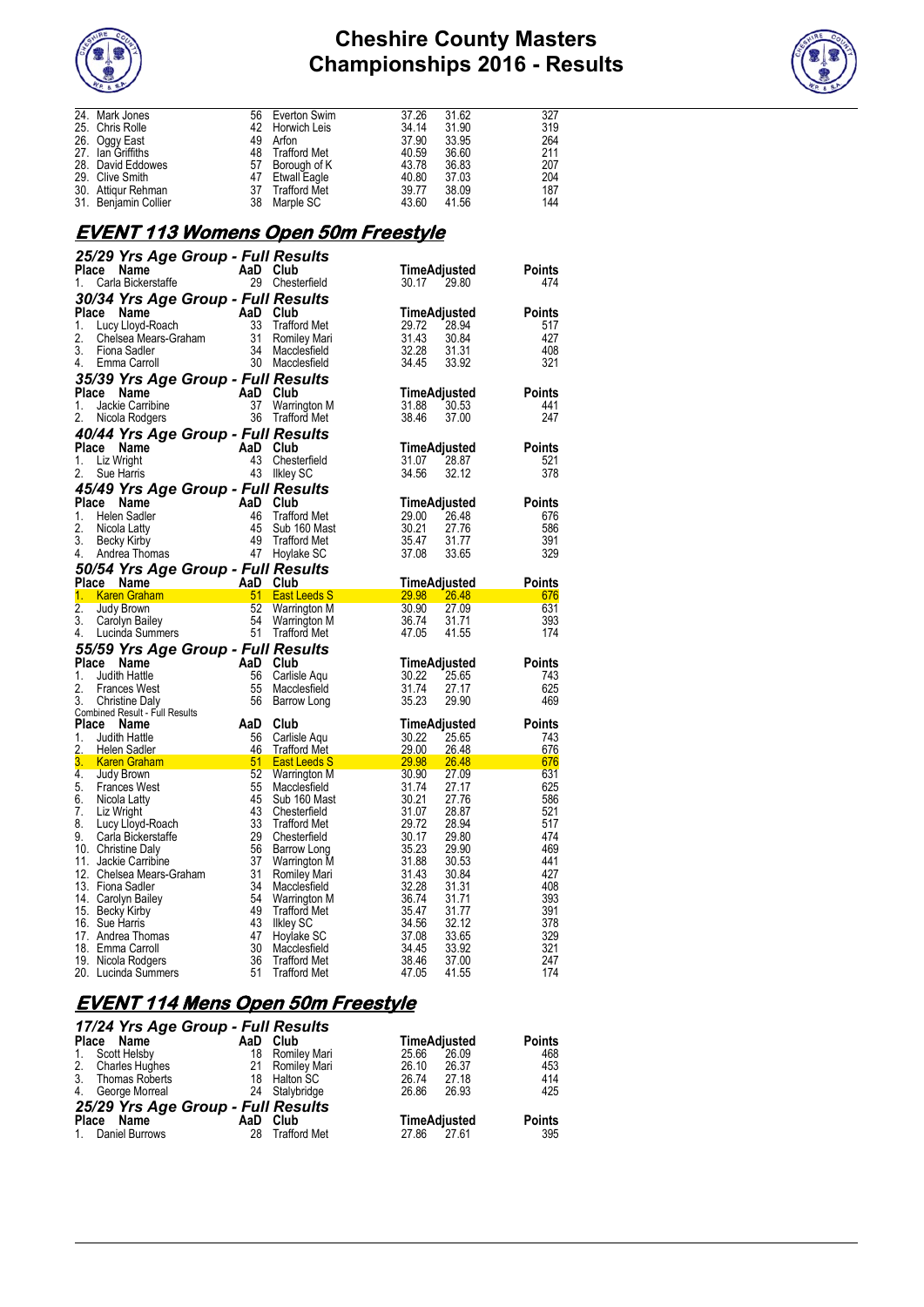



|              | 30/34 Yrs Age Group - Full Results               |                                                                                 |                                            |                                          |                      |
|--------------|--------------------------------------------------|---------------------------------------------------------------------------------|--------------------------------------------|------------------------------------------|----------------------|
|              | Place Name                                       | $\begin{array}{ c c } \hline & \text{AaD} \\ \hline & 34 \\ \hline \end{array}$ | Club                                       | <b>TimeAdjusted</b>                      | Points               |
| 1.           | <b>James Barwick</b>                             |                                                                                 | <b>East Leeds S</b>                        | 26.60<br><b>25.80</b>                    | 484                  |
| 2.<br>3.     | Stephen Barton<br>Alastair Stanton               | 34<br>31                                                                        | <b>Trafford Met</b><br>Marple SC           | 26.80<br>26.00<br>26.90<br>26.39         | 473<br>452           |
| 4.           | Sean Peers                                       | 31                                                                              | <b>Trafford Met</b>                        | 26.99<br>26.48                           | 447                  |
| 5.<br>6.     | Neil Ryan<br>Ratal Kaczynski                     | 33<br>31                                                                        | Romiley Mari<br>City of Manc               | 28.74<br>27.99<br>28.77<br>28.23         | 379<br>369           |
|              | 35/39 Yrs Age Group - Full Results               |                                                                                 |                                            |                                          |                      |
| <b>Place</b> | Name                                             | AaD                                                                             | Club                                       | TimeAdjusted                             | <b>Points</b>        |
| 1.           | David Holland                                    | 35                                                                              | <b>Etwall Eagle</b>                        | 25.72<br>24.85                           | 541                  |
| 2.<br>3.     | Christopher Atherton                             | 35<br>37                                                                        | <b>Trafford Met</b>                        | 27.98<br>27.03<br>28.40<br>27.20         | 421<br>413           |
| 4.           | Philip Kennedy<br>Attiqur Rehman                 | 37                                                                              | Romiley Mari<br><b>Trafford Met</b>        | 34.54<br>33.08                           | 229                  |
| 5.           | Benjamin Collier                                 | 38                                                                              | Marple SC                                  | 39.02<br>37.20                           | 161                  |
|              | 40/44 Yrs Age Group - Full Results               |                                                                                 |                                            |                                          |                      |
| Place<br>1.  | Name                                             | AaD<br>43                                                                       | Club                                       | TimeAdjusted                             | <b>Points</b>        |
| 2.           | David Rees<br>Christopher Rix                    | 40                                                                              | Stalybridge<br>Warrington M                | 25.40<br>23.61<br>25.82<br>24.38         | 631<br>573           |
| 3.           | Graeme Atherton                                  | 41                                                                              | Warrington M                               | 26.41<br>24.81                           | 544                  |
| 4.           | <b>Richard Symons</b>                            | 42                                                                              | <b>Trafford Met</b>                        | 29.07<br>27.16                           | 415                  |
| 5.<br>6.     | Daniel Harle<br>Mark Slater                      | 42<br>42                                                                        | Macclesfield<br><b>Trafford Met</b>        | 29.48<br>27.55<br>29.55<br>27.61         | 397<br>395           |
| 7.           | Simon Hall                                       | 43                                                                              | Barrow Long                                | 33.78<br>31.39                           | 268                  |
|              | 45/49 Yrs Age Group - Full Results               |                                                                                 |                                            |                                          |                      |
|              | Place Name                                       | AaD Club                                                                        |                                            | <u>TimeAdjusted</u>                      | Points               |
| 1.<br>2.     | <b>Paul Clemence</b><br>David Crabtree           | 46<br>48                                                                        | <b>East Leeds S</b><br>Romiley Mari        | 24.06<br>21.97<br>28.02<br>25.26         | 784<br>515           |
| 3.           | <b>Philip Croxall</b>                            | 47                                                                              | Colne SC                                   | 28.37<br>25.75                           | 487                  |
| 4.           | Martin Goff                                      | 48                                                                              | Romiley Mari                               | 28.86<br>26.02                           | 472                  |
| 5.<br>6.     | Steve Metcalte<br>Euan Henderson                 | 49<br>45                                                                        | <b>Trafford Met</b><br><b>Trafford Met</b> | 29.24<br>26.19<br>29.46<br>27.07         | 462<br>419           |
| 7.           | Michael Boyle                                    | 47                                                                              | <b>Trafford Met</b>                        | 29.80<br>27.04                           | 420                  |
| 8.           | lan Griffiths                                    | 48                                                                              | <b>Trafford Met</b>                        | 33.21<br>29.94                           | 309                  |
| 9.           | Oggy East                                        | 49                                                                              | Arfon                                      | 33.33<br>29.85                           | 312                  |
|              | Clive Smith                                      | 47                                                                              | <b>Etwall Eagle</b>                        | DQ                                       |                      |
| <b>Place</b> | 50/54 Yrs Age Group - Full Results<br>Name       | AaD Club                                                                        |                                            | TimeAdjusted                             | Points               |
| 1.           | Christopher Willcock                             | 50                                                                              | City of Manc                               | 26.79<br>23.83                           | 614                  |
| 2.           | Alec Johnson                                     | 54                                                                              | Trafford Met                               | 27.22<br>23.49                           | 641                  |
| 3.<br>4.     | Andrew Bennett<br>Russell Mason                  | 52<br>53                                                                        | Warrington M                               | 27.34<br>23.97<br>27.83<br>24.21         | 603<br>586           |
| 5.           | Phil Thomas                                      | 54                                                                              | Warrington M<br>Manchester T               | 31.79<br>27.44                           | 402                  |
| 6.           | Nick Davies                                      | 54                                                                              | Macclesfield                               | 36.14<br>31.19                           | 274                  |
|              | 55/59 Yrs Age Group - Full Results               |                                                                                 |                                            |                                          |                      |
| 1.           | Place Name<br><b>Louis Wyness</b>                | <u>AaD Club</u><br>55                                                           | <b>East Leeds S</b>                        | <u>TimeAdjusted</u><br>$29.05*$<br>24.87 | <u>Points</u><br>540 |
| 2.           | David Bradford                                   | 58                                                                              | Chesterfield                               | 29.34<br>24.46                           | 568                  |
| 3.           | Steve Connor                                     | 57                                                                              | Warrington M                               | 32.65<br>27.47                           | 401                  |
| 4.<br>5.     | Mark Jones<br>Gerry Kelleher                     | 56<br>58                                                                        | Everton Swim                               | 32.66<br>27.72<br>33.21<br>27.69         | 390<br>391           |
| 6.           | David Eddowes                                    | 57                                                                              | Warrington M<br>Borough of K               | 34.58<br>29.09                           | 337                  |
|              | 60/64 Yrs Age Group - Full Results               |                                                                                 |                                            |                                          |                      |
| Place        | Name                                             | AaD                                                                             | Club                                       | TimeAdjusted                             | Points               |
| 1.           | Graham Pearson                                   |                                                                                 | 64 Carlisle Aqu                            | 25.89<br>33.06                           | 479                  |
| Place        | 65/69 Yrs Age Group - Full Results<br>Name       | AaD Club                                                                        |                                            | <b>TimeAdjusted</b>                      | Points               |
| 1.           | Derek Booth                                      |                                                                                 | 67 Warrington M                            | 33.26<br>25.10                           | 525                  |
|              | 70/74 Yrs Age Group - Full Results               |                                                                                 |                                            |                                          |                      |
| Place        | Name                                             | AaD                                                                             | Club                                       | TimeAdjusted                             | Points               |
| 1.           | Roger Harrison<br>Combined Result - Full Results | 72                                                                              | Trafford Met                               | 45.64<br>32.02                           | 253                  |
|              | Place Name                                       | AaD                                                                             | Club                                       | <b>TimeAdjusted</b>                      | <u>Points</u>        |
| 1.<br>2.     | <b>Paul Clemence</b><br>Alec Johnson             | 46<br>54                                                                        | <b>East Leeds S</b><br><b>Trafford Met</b> | 21.97<br><b>24.06</b><br>27.22<br>23.49  | 784<br>641           |
| 3.           | David Rees                                       |                                                                                 |                                            |                                          |                      |
| 4.           |                                                  |                                                                                 |                                            |                                          |                      |
| 5.           | Christopher Willcock                             | 43<br>50                                                                        | Stalybridge<br>City of Manc                | 25.40<br>23.61<br>26.79<br>23.83         | 631<br>614           |
| 6.           | Andrew Bennett                                   | 52                                                                              | Warrington M                               | 27.34<br>23.97                           | 603                  |
|              | Russell Mason                                    | 53                                                                              | Warrington M                               | 27.83<br>24.21                           | 586                  |
| 7.<br>8.     | Christopher Rix                                  | 40<br>58                                                                        | Warrington M                               | 25.82<br>24.38                           | 573<br>568           |
| 9.           | David Bradford<br>Graeme Atherton                | 41                                                                              | Chesterfield<br>Warrington M               | 29.34<br>24.46<br>26.41<br>24.81         | 544                  |
|              | 10. David Holland                                | <u>35</u>                                                                       | <b>Etwall Eagle</b>                        | <u> 25.72 </u><br>24.85                  | 541                  |
|              | 11. Louis Wyness                                 | 55                                                                              | <b>East Leeds S</b>                        | 29.05<br>24.87                           | 540                  |
|              | 12. Derek Booth<br>13. David Crabtree            | 67<br>48                                                                        | Warrington M<br>Romiley Mari               | 33.26<br>25.10<br>28.02<br>25.26         | 525<br>515           |
|              | 14. Philip Croxall                               | 47                                                                              | Colne SC                                   | <u>28.37</u><br><u>25.75</u>             | 487                  |
|              | <u>15. James Barwick</u>                         | 34                                                                              | <b>East Leeds S</b>                        | 25.80<br><b>26.60</b>                    | 484                  |
|              | 16. Graham Pearson<br>17. Stephen Barton         | 64<br>34                                                                        | Carlisle Aqu<br><b>Trafford Met</b>        | 25.89<br>33.06<br>26.80<br>26.00         | 479<br>473           |
|              | 18. Martin Goff                                  | 48                                                                              | Romiley Mari                               | 28.86<br>26.02                           | 472                  |
|              | 19. Scott Helsby                                 | 18                                                                              | Romiley Mari                               | 25.66<br>26.09                           | 468                  |
|              | 20. Steve Metcalfe                               | 49<br>21                                                                        | <b>Trafford Met</b>                        | 26.19<br>29.24<br>26.10<br>26.37         | 462<br>453           |
|              | 21. Charles Hughes<br>22. Alastair Stanton       | 31                                                                              | Romiley Mari<br>Marple SC                  | 26.39<br>26.90                           | 452                  |
|              | 23. Sean Peers<br>24. George Morreal             | 31<br>24                                                                        | Trafford Met<br>Stalybridge                | 26.99<br>26.48<br>26.86<br>26.93         | 447<br>425           |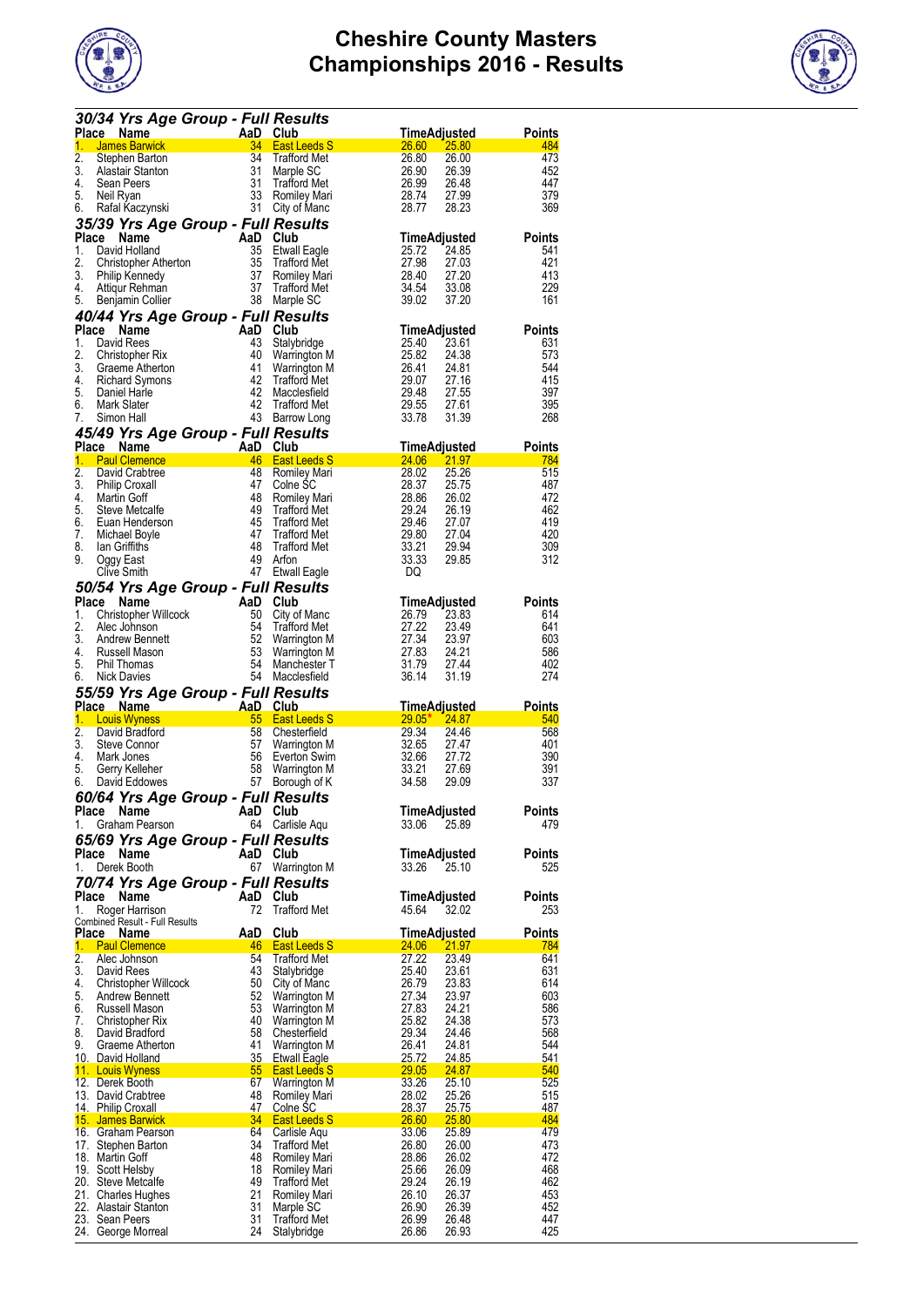



| <b>Christopher Atherton</b> | 35                             | Trafford Met        | 27.98                        | 27.03 | 421 |
|-----------------------------|--------------------------------|---------------------|------------------------------|-------|-----|
| Michael Boyle               | 47                             | <b>Trafford Met</b> | 29.80                        | 27.04 | 420 |
| Euan Henderson              | 45                             | <b>Trafford Met</b> | 29.46                        | 27.07 | 419 |
| <b>Richard Symons</b>       | 42                             | <b>Trafford Met</b> | 29.07                        | 27.16 | 415 |
| Thomas Roberts              | 18                             | Halton SC           | 26.74                        | 27.18 | 414 |
| Philip Kennedy              | 37                             |                     | 28.40                        | 27.20 | 413 |
| Phil Thomas                 | 54                             | Manchester T        | 31.79                        | 27.44 | 402 |
| <b>Steve Connor</b>         | 57                             | Warrington M        | 32.65                        | 27.47 | 401 |
| Daniel Harle                | 42                             | Macclesfield        | 29.48                        | 27.55 | 397 |
| Daniel Burrows              | 28                             | <b>Trafford Met</b> | 27.86                        | 27.61 | 395 |
| <b>Mark Slater</b>          | 42                             | <b>Trafford Met</b> | 29.55                        | 27.61 | 395 |
| Gerry Kelleher              | 58                             | Warrington M        | 33.21                        | 27.69 | 391 |
| Mark Jones                  | 56                             | Everton Swim        | 32.66                        | 27.72 | 390 |
| Neil Ryan                   | 33                             | Romiley Mari        | 28.74                        | 27.99 | 379 |
| Rafal Kaczynski             | 31                             | City of Manc        | 28.77                        | 28.23 | 369 |
| David Eddowes               | 57                             |                     | 34.58                        | 29.09 | 337 |
|                             | 49                             | Arfon               |                              | 29.85 | 312 |
| lan Griffiths               | 48                             | <b>Trafford Met</b> | 33.21                        | 29.94 | 309 |
| <b>Nick Davies</b>          | 54                             | Macclesfield        | 36.14                        | 31.19 | 274 |
| Simon Hall                  | 43                             | Barrow Long         | 33.78                        | 31.39 | 268 |
| Roger Harrison              | 72                             | <b>Trafford Met</b> | 45.64                        | 32.02 | 253 |
| Attigur Rehman              | 37                             | <b>Trafford Met</b> | 34.54                        | 33.08 | 229 |
| <b>Benjamin Collier</b>     | 38                             | Marple SC           | 39.02                        | 37.20 | 161 |
|                             | 25.<br>39.<br>Oggy East<br>47. |                     | Romiley Mari<br>Borough of K | 33.33 |     |

#### **EVENT 115 Womens Open 200m Medley Team**

| 120+ Yrs Age Group - Full Results     |        |                     |                 |              |               |       |         |         |
|---------------------------------------|--------|---------------------|-----------------|--------------|---------------|-------|---------|---------|
| Place<br>Name                         |        | Club                |                 | TimeAdiusted | <b>Points</b> | 50    | 100     | 150     |
| 1. Macclesfield Masters               | $120+$ | Macclesfield        | 2:33.39 2:36.51 |              | 293           | 40.37 | 1:21.01 | 1:57.37 |
| 160+ Yrs Age Group - Full Results     |        |                     |                 |              |               |       |         |         |
| <b>Place</b><br>Name                  |        | Club                |                 | TimeAdiusted | <b>Points</b> | 50    | 100     | 150     |
| 1. Trafford Metro160                  | $160+$ | <b>Trafford Met</b> | 2:23.55 2:26.47 |              | 358           | 35.64 | 1:15.02 | 1:46.41 |
| <b>Combined Result - Full Results</b> |        |                     |                 |              |               |       |         |         |
| Place<br>Name                         |        | Club                |                 | TimeAdiusted | <b>Points</b> | 50    | 100     | 150     |
| Trafford Metro160                     | $160+$ | <b>Trafford Met</b> | 2:23.55 2:26.47 |              | 358           | 35.64 | 1:15.02 | 1:46.41 |
| 2. Macclesfield Masters               | 120+   | Macclesfield        | 2:33.39 2:36.51 |              | 293           | 40.37 | 1:21.01 | 1:57.37 |

# **EVENT 116 Mens Open 200m Medley Team**

| 072+ Yrs Age Group - Full Results                |        |                     |                     |               |       |         |         |
|--------------------------------------------------|--------|---------------------|---------------------|---------------|-------|---------|---------|
| Name<br>Place                                    |        | Club                | <b>TimeAdjusted</b> | <b>Points</b> | 50    | 100     | 150     |
| Trafford Metro72<br>1.                           | $072+$ | Trafford Met        | 2:04.07 2:07.00     | 361           | 28.30 | 1:05.33 | 1:36.52 |
| 120+ Yrs Age Group - Full Results                |        |                     |                     |               |       |         |         |
| Place<br>Name                                    |        | Club                | TimeAdjusted        | <b>Points</b> | 50    | 100     | 150     |
| 1. Romiley Vikings                               | $120+$ | Romiley Mari        | 2:01.17 2:03.63     | 392           | 30.62 | 1:05.42 | 1:33.07 |
| 160+ Yrs Age Group - Full Results                |        |                     |                     |               |       |         |         |
| Name<br>Place                                    |        | Club                | TimeAdjusted        | <b>Points</b> | 50    | 100     | 150     |
| Trafford Metro160<br>1.                          | $160+$ | <b>Trafford Met</b> | 2:25.50 2:28.46     | 226           | 36.90 | 1:11.47 | 1:51.85 |
| 200+ Yrs Age Group - Full Results                |        |                     |                     |               |       |         |         |
| Name<br>Place                                    |        | Club                | TimeAdjusted        | <b>Points</b> | 50    | 100     | 150     |
| Warrington200                                    | $200+$ | <b>Warrington M</b> | 2:11.01 2:13.67     | 310           | 33.45 | 1:08.42 | 1:43.00 |
| 2.<br>Trafford Metro200                          | $200+$ | <b>Trafford Met</b> | 2:15.60<br>2:18.36  | 279           | 34.61 | 1:12.65 | 1:43.14 |
| 240+ Yrs Age Group - Full Results                |        |                     |                     |               |       |         |         |
| <b>Place</b><br>Name                             |        | Club                | TimeAdjusted        | <b>Points</b> | 50    | 100     | 150     |
| Warrington240                                    | 240+   | Warrington M        | 2:41.72 2:45.01     | 165           | 40.50 |         | 1:29.27 |
| Combined Result - Full Results                   |        |                     |                     |               |       |         |         |
| <b>Place</b><br>Name                             |        | <b>Club</b>         | TimeAdjusted        | <b>Points</b> | 50    | 100     | 150     |
| <b>Romiley Vikings</b>                           | $120+$ | Romiley Mari        | 2:01.17 2:03.63     | 392           | 30.62 | 1:05.42 | 1:33.07 |
| 2.<br>Trafford Metro72                           | $072+$ | <b>Trafford Met</b> | 2:07.00<br>2:04.07  | 361           | 28.30 | 1:05.33 | 1:36.52 |
| 3.<br>Warrington200                              | $200+$ | <b>Warrington M</b> | 2:11.01<br>2:13.67  | 310           | 33.45 | 1:08.42 | 1:43.00 |
| 4.<br>Trafford Metro200                          | $200+$ | <b>Trafford Met</b> | 2:18.36<br>2:15.60  | 279           | 34.61 | 1:12.65 | 1:43.14 |
| 5.<br>Trafford Metro160                          | $160+$ | <b>Trafford Met</b> | 2:25.50<br>2:28.46  | 226           | 36.90 | 1:11.47 | 1:51.85 |
| 6.<br>Warrington240                              | $240+$ | Warrington M        | 2:41.72 2:45.01     | 165           | 40.50 |         | 1:29.27 |
|                                                  |        |                     |                     |               |       |         |         |
| <b>EVENT 117 Womens Open 200m Freestyle Team</b> |        |                     |                     |               |       |         |         |
|                                                  |        |                     |                     |               |       |         |         |

| 120+ Yrs Age Group - Full Results     |        |                     |                     |               |       |         |         |
|---------------------------------------|--------|---------------------|---------------------|---------------|-------|---------|---------|
| <b>Place</b><br>Name                  |        | Club                | TimeAdiusted        | <b>Points</b> | 50    | 100     | 150     |
| <b>Macclesfield Masters</b>           | $120+$ | Macclesfield        | 2:12.76 2:15.46     | 336           | 32.03 | 1:05.97 | 1:39.61 |
| 2.<br>Trafford Metro120               | $120+$ | <b>Trafford Met</b> | 2:17.59 2:20.39     | 302           | 38.79 | 1:09.16 | 1:47.21 |
| 160+ Yrs Age Group - Full Results     |        |                     |                     |               |       |         |         |
| <b>Place</b><br>Name                  |        | Club                | <b>TimeAdjusted</b> | <b>Points</b> | 50    | 100     | 150     |
| Trafford Metro160                     | $160+$ | Trafford Met        | 2:29.47 2:32.51     | 235           | 30.53 | 1:18.85 | 1:52.66 |
| <b>Combined Result - Full Results</b> |        |                     |                     |               |       |         |         |
| <b>Place</b><br>Name                  |        | Club                | <b>TimeAdiusted</b> | <b>Points</b> | 50    | 100     | 150     |
| <b>Macclesfield Masters</b>           | $120+$ | Macclesfield        | 2:12.76 2:15.46     | 336           | 32.03 | 1:05.97 | 1:39.61 |
| 2.<br>Trafford Metro120               | 120+   | Trafford Met        | 2:17.59 2:20.39     | 302           | 38.79 | 1:09.16 | 1:47.21 |
| $3_{-}$<br>Trafford Metro160          | 160+   | Trafford Met        | 2:29.47 2:32.51     | 235           | 30.53 | 1:18.85 | 1:52.66 |